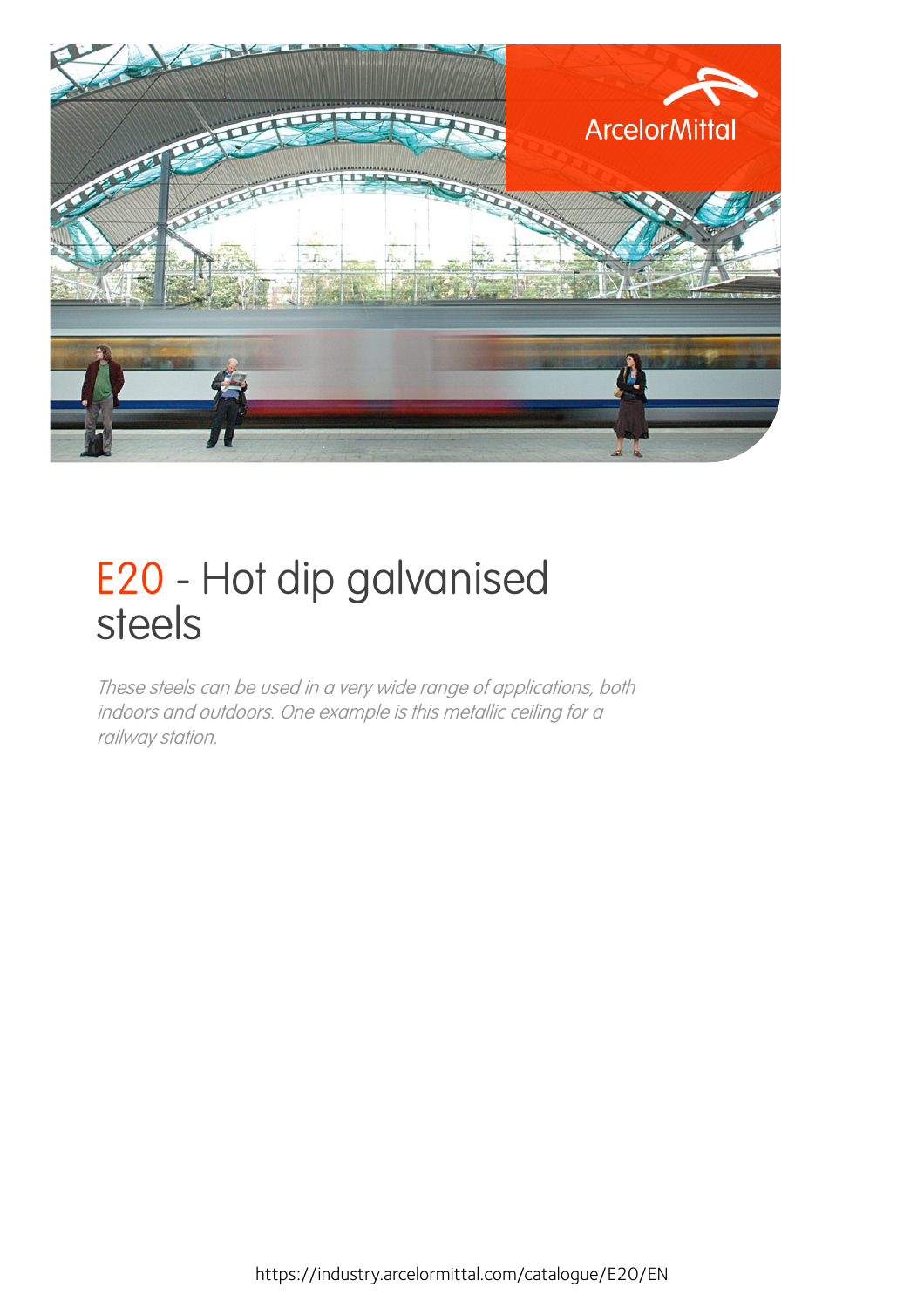### E20 and the contract of the contract of the contract of the contract of the contract of the contract of the contract of the contract of the contract of the contract of the contract of the contract of the contract of the co

## **Properties**

ArcelorMittal's hot dip galvanised steels consist of a steel substrate with a metallic zinc coating applied by means of a continuous hot dip galvanising process. Metallic zinc coatings are available in steel grades ranging from steel for bending and deep drawing applications, to structural steels and high yield strength steels.

A glossy surface finish obtained under specific skin-pass conditions (either non-skin-passed or skin-passed with smooth cylinders to obtain low roughness) can be provided if required at time of enquiry.

### E20

# Advantages

Hot dip galvanised products offer excellent corrosion resistance combined with very good forming properties. The coating process can apply very thick zinc layers, up to  $725$  g/m<sup>2</sup> (total of both sides).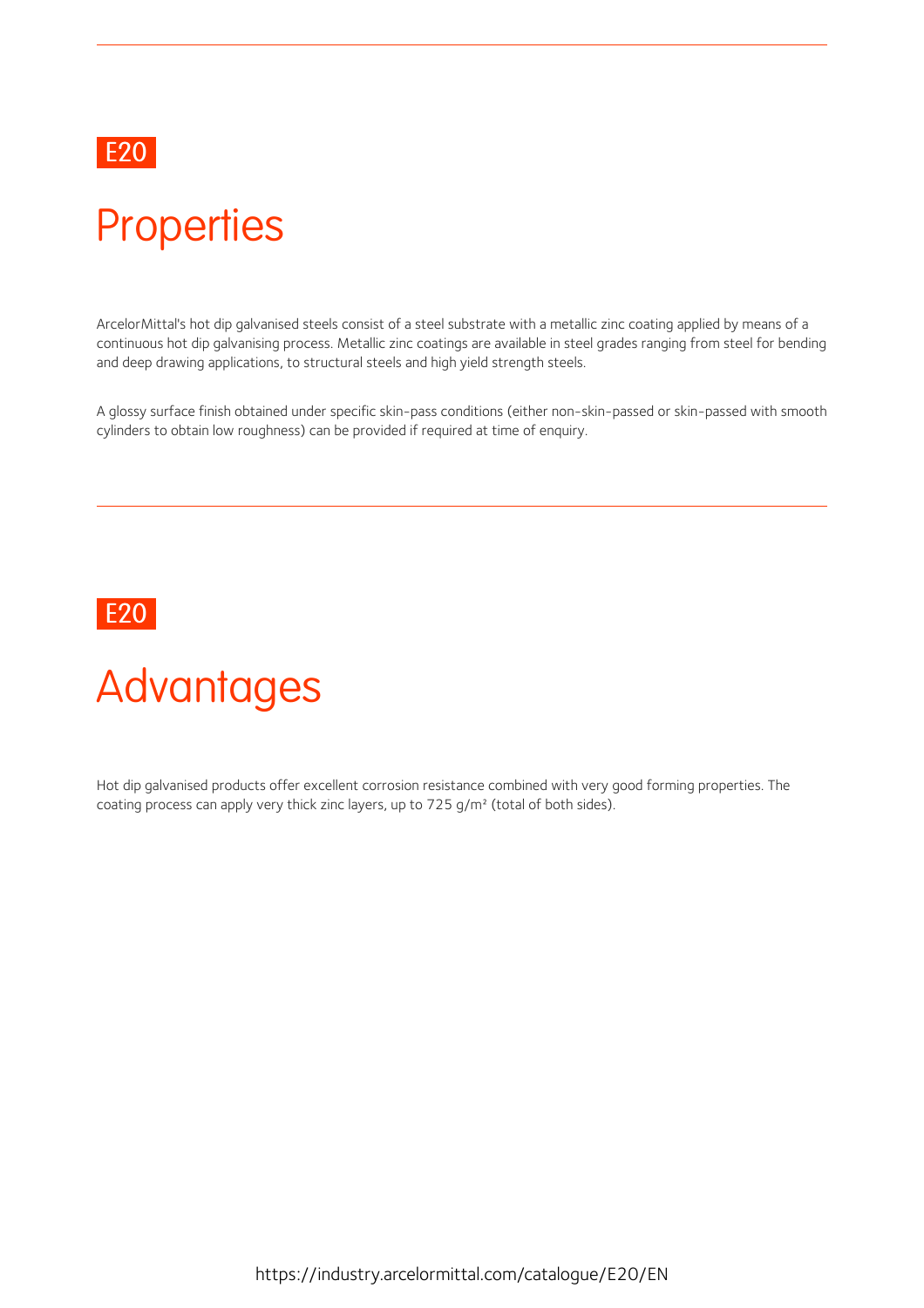### E20

# **Applications**

ArcelorMittal's hot dip galvanised steels can be used in a very wide range of applications for industrial markets, both indoors and outdoors. Some of the most common applications are:

- Building: wide sections for roofing and cladding, doors, door frames, metallic ceilings, partitions, structural members etc and the contract of the contract of the contract of the contract of the contract of the contract of the contract of the contract of the contract of the contract of the contract of the contract of the contract of the co
- Domestic appliances: all appliances for this sector (both white and brown goods) are manufactured with hotdip galvanised steels
- $\blacksquare$  Miscellaneous: electrical cabinets, aeraulic components, air conditioners, road signs etc

Zinc hot dip galvanised steel is suitable for contact with foodstuffs under certain conditions, as specified in the Regulation (EC) No. 1935/2004 and French standard NF A 36-712-1. Please contact us for further information on this subject.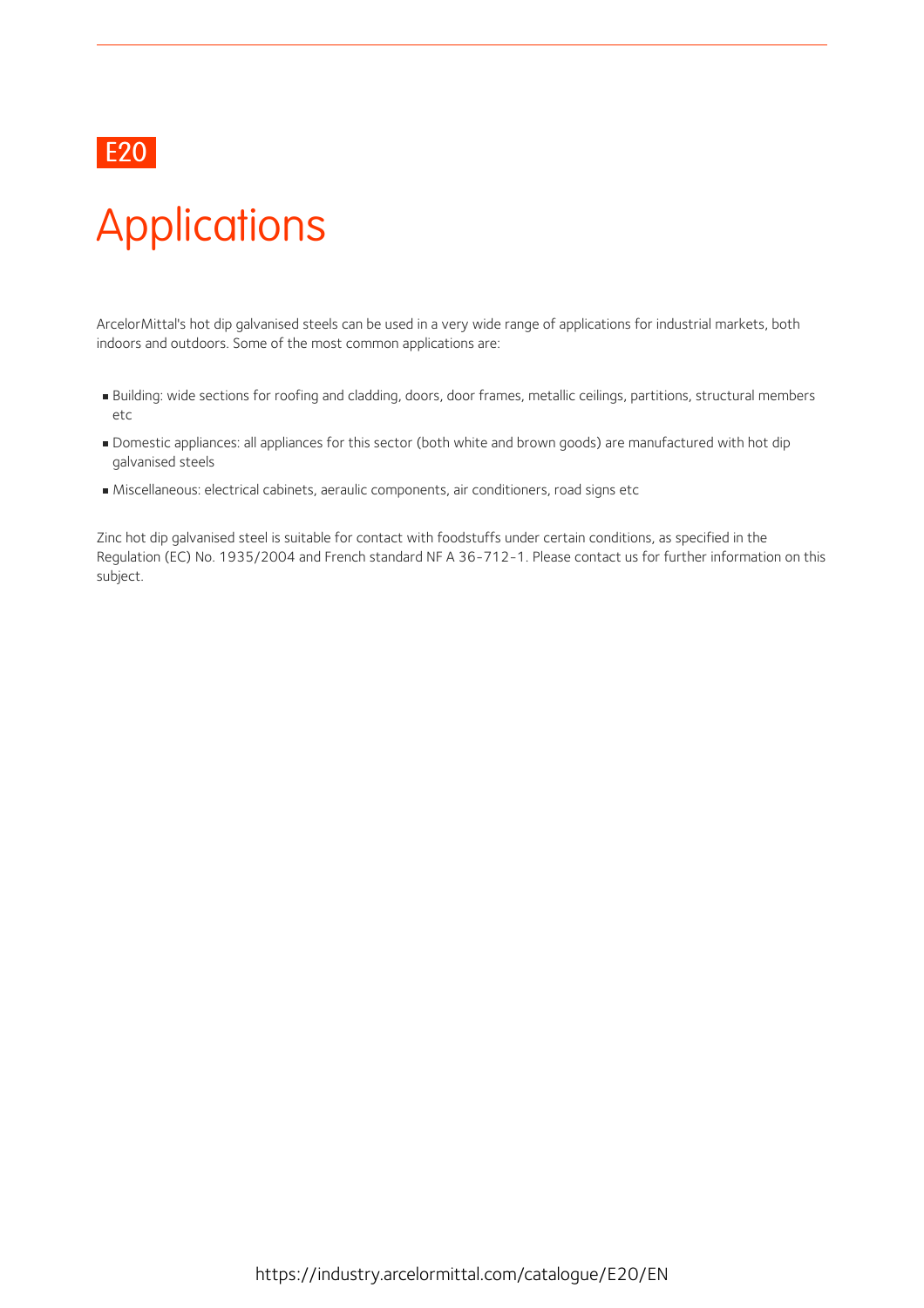### E20 and the contract of the contract of the contract of the contract of the contract of the contract of the contract of the contract of the contract of the contract of the contract of the contract of the contract of the co

## Recommendations for use

#### **Storage**

Galvanised strips are usually supplied passivated or oiled to temporarily limit any risk of white rust formation. During transport and storage, all necessary precautions must be taken to keep the material dry and to prevent the formation of condensation. Improved protection can be achieved by the application of an Easyfilm® thin organic coating (please see data sheet E80 for the specific properties of Easyfilm<sup>®</sup>). ).

### Forming and joining

The forming and joining techniques currently used for uncoated steel are also suitable for galvanised steel. It is essential to select a coating thickness that is compatible with the forming and joining processes envisaged, without compromising the desired degree of corrosion protection.

#### Painting

Hot dip galvanised steels can be painted after degreasing and surface treatment when supplied oiled. If an Easyfilm® thin organic coating has been applied, they can be painted directly, without any prior surface treatment. However, the paint must be compatible with the Easyfilm $^\circ$  resin.



## **Weldability**

In electrical resistance welding, the welding current must be suitably regulated and regularly adjusted. Electrode life can be extended by regularly stepping up the welding current and periodically dressing (machining) the electrodes.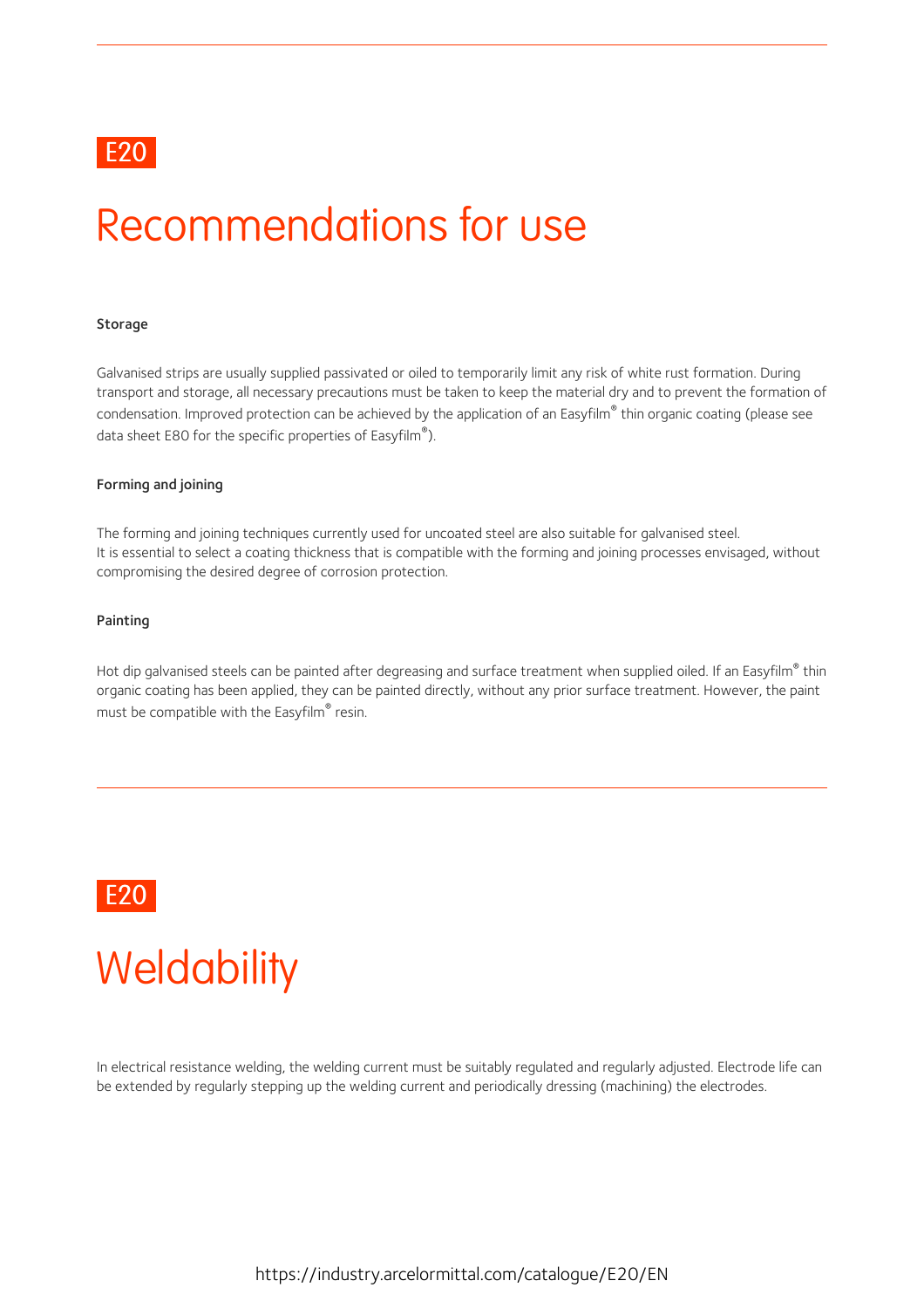### E20

## Coating weight and typical thickness

| Designation EN 10346         | Coating weight - double sided (g/m <sup>2</sup> ) | Coating thickness (um per side) |
|------------------------------|---------------------------------------------------|---------------------------------|
| Z100                         | 100                                               | 7.0                             |
| Z140                         | 140                                               | 10.0                            |
| Z200                         | 200                                               | 14.0                            |
| Z225                         | 225                                               | 16.0                            |
| Z275                         | 275                                               | 20.0                            |
| Z350                         | 350                                               | 25.0                            |
| Z450                         | 450                                               | 31.0                            |
| Z600                         | 600                                               | 42.0                            |
| Not included in the standard |                                                   |                                 |
| Z80                          | 80                                                | 5.5                             |
| Z725                         | 725                                               | 51.0                            |

For other coating weights, please contact us.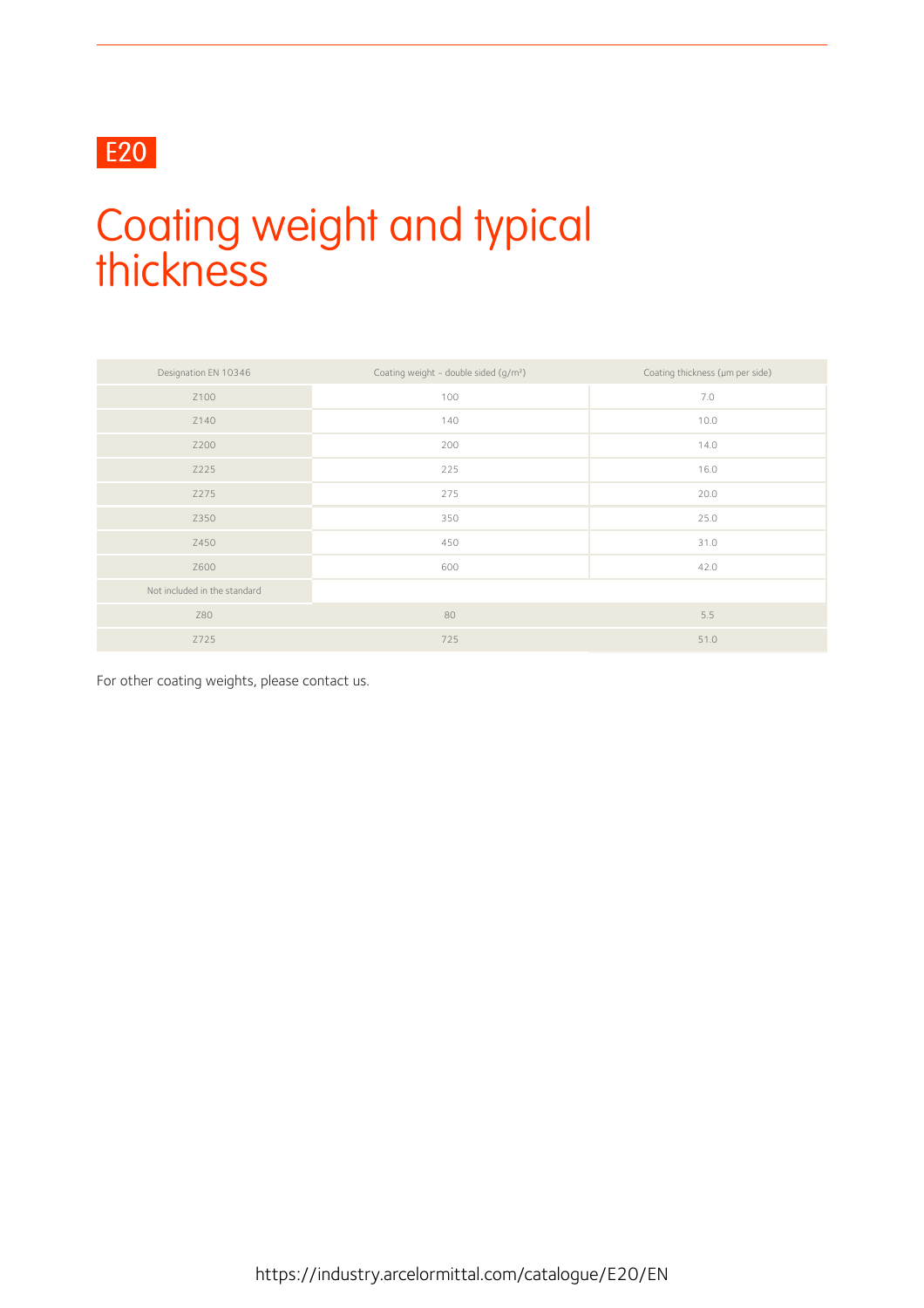

# Brand correspondence

|                   | EN 10142:1991       | DIN 17162/1     | NF A36-321 | BS 2989 | ASTM A653   | EN 10142:2000 | PN-89/H-92125:1989 | EN 10292:2007 |
|-------------------|---------------------|-----------------|------------|---------|-------------|---------------|--------------------|---------------|
| DX51D +Z EN 10346 | FePO <sub>2</sub> G | St 01Z / St 02Z |            | Z1G/Z2G | <b>CS</b>   | $DX51D+Z$     | P.T.G              |               |
| DX52D +Z EN 10346 | FePO3 G             | St 03Z          | GC         | Z3 G    | FS          | $DX52D+Z$     |                    |               |
| DX53D +Z EN 10346 | FePO5 G             | St 04Z / St 05Z | GE         | Z4G     | <b>DDS</b>  | $DX53D+Z$     | B                  |               |
| DX54D +Z EN 10346 | FePO6 G             | St 06Z          | <b>GES</b> | Z5 G    | <b>EDDS</b> | $DX54D+Z$     |                    |               |
| DX56D +Z EN 10346 | FePO7 G             | St 07Z          |            |         |             | $DX56D+Z$     |                    |               |
| DX57D +Z EN 10346 |                     |                 |            |         |             |               |                    |               |

### Steels for cold forming and deep drawing applications

|                         | <b>EN</b><br>10326:2004 | EN<br>10147:2000 | EN<br>10346:2009 | EN<br>10346:2015 | EN<br>10327:2004 | EN<br>10147:1991 | <b>DIN</b><br>17162/2 | <b>NF A36-</b><br>322 | Old brand<br>names       |
|-------------------------|-------------------------|------------------|------------------|------------------|------------------|------------------|-----------------------|-----------------------|--------------------------|
| $DX51D + ZEN$<br>10346  |                         |                  | $DX51D+Z$        | $DX51D+Z$        | $DX51D+Z$        |                  |                       |                       |                          |
| $DX52D + ZEN$<br>10346  |                         |                  | $DX52D+Z$        | $DX52D+Z$        | $DX52D+Z$        |                  |                       |                       | Solstamp <sup>®</sup> 03 |
| $DX53D + Z EN$<br>10346 |                         |                  | $DX53D+Z$        | DX53D+Z          | $DX53D+Z$        |                  |                       |                       |                          |
| $DX54D + Z EN$<br>10346 |                         |                  | $DX54D+Z$        | $DX54D+Z$        | $DX54D+Z$        |                  |                       |                       | Solstamp <sup>®</sup> 04 |
| $DX56D + ZEN$<br>10346  |                         |                  | $DX56D+Z$        | $DX56D+Z$        | $DX56D+Z$        |                  |                       |                       | Solstamp® 05             |
| $DX57D + ZEN$<br>10346  |                         |                  | $DX57D+Z$        | $DX57D+Z$        | $DX57D+Z$        |                  |                       |                       |                          |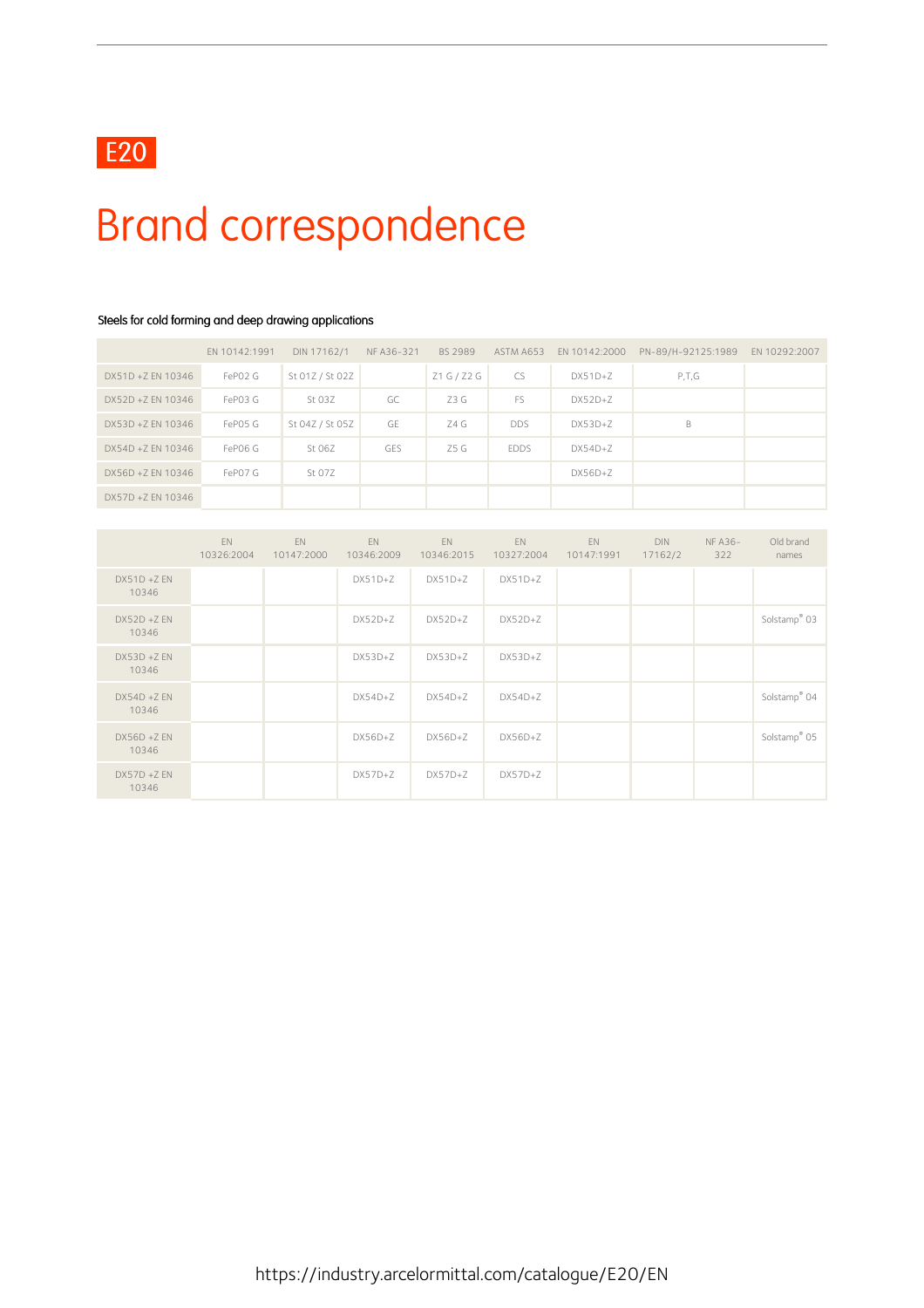### Structural steels

|                                                                                                                          | EN<br>10142:1991 | <b>DIN</b><br>17162/1 | <b>NFA36-</b><br>321 | <b>BS</b><br>2989 | ASTM A653                                                                                              | EN.<br>10142:2000 | PN-89/H-<br>92125:1989 | EN<br>10292:2007 |  |  |
|--------------------------------------------------------------------------------------------------------------------------|------------------|-----------------------|----------------------|-------------------|--------------------------------------------------------------------------------------------------------|-------------------|------------------------|------------------|--|--|
| S220GD +Z EN<br>10346                                                                                                    |                  |                       |                      | Z22 G             | CS Type B                                                                                              |                   |                        |                  |  |  |
| $S250GD + Z EN$<br>10346                                                                                                 |                  |                       |                      | Z25 G             | SS Grade 230                                                                                           |                   |                        |                  |  |  |
| S280GD +Z EN<br>10346                                                                                                    |                  |                       |                      | Z28 G             | SS Grade 255                                                                                           |                   |                        |                  |  |  |
| S320GD +Z EN<br>10346                                                                                                    |                  |                       |                      |                   | SS Grade 275                                                                                           |                   |                        |                  |  |  |
| S350GD +Z EN<br>10346                                                                                                    |                  |                       |                      | Z35 G             | HSLA Type A Grade<br>340                                                                               |                   |                        |                  |  |  |
| S390GD +Z EN<br>10346                                                                                                    |                  |                       |                      |                   |                                                                                                        |                   |                        |                  |  |  |
| S420GD +Z EN<br>10346                                                                                                    |                  |                       |                      |                   |                                                                                                        |                   |                        |                  |  |  |
| S420GD-HyPer® +Z**                                                                                                       |                  |                       |                      |                   |                                                                                                        |                   |                        |                  |  |  |
| S450GD +Z EN<br>10346                                                                                                    |                  |                       |                      |                   |                                                                                                        |                   |                        |                  |  |  |
| S450GD-HyPer®+Z**                                                                                                        |                  |                       |                      |                   |                                                                                                        |                   |                        |                  |  |  |
| S550GD +Z EN<br>10346                                                                                                    |                  |                       |                      |                   |                                                                                                        |                   |                        |                  |  |  |
| S550GD-HyPer®<br>$+Z***$                                                                                                 |                  |                       |                      |                   |                                                                                                        |                   |                        |                  |  |  |
| ** Steel grade with R <sub>m</sub> /R <sub>e</sub> > 1.1 in accordance with the requirements of Eurocode 3 (EN 1993-1-1) |                  |                       |                      |                   |                                                                                                        |                   |                        |                  |  |  |
|                                                                                                                          |                  |                       |                      |                   | *** Steel grade with $R_m/R_e > 1.05$ in accordance with the requirements of Eurocode 3 (EN 1993-1-12) |                   |                        |                  |  |  |

|                                                                                                        | EN<br>10326:2004 | EN.<br>10147:2000 | EN<br>10346:2009 | EN.<br>10346:2015 | EN<br>10327:2004 | EN<br>10147:1991 | <b>DIN</b><br>17162/2 | <b>NFA36-</b><br>322 | Old brand<br>names |  |
|--------------------------------------------------------------------------------------------------------|------------------|-------------------|------------------|-------------------|------------------|------------------|-----------------------|----------------------|--------------------|--|
| $S220GD + Z EN$<br>10346                                                                               | $S220GD+Z$       | $S220GD+Z$        | $S220GD+Z$       | $S220GD+Z$        |                  | FeE 220 G        | StE 220-2Z            | C.230                | $SC220GD+Z$        |  |
| $S250GD + Z EN$<br>10346                                                                               | $S250GD+Z$       | $S250GD+Z$        | $S250GD+Z$       | $S250GD+Z$        |                  | FeE 250 G        | StE 250-2Z            | C.250                | $SC250GD+Z$        |  |
| $S280GD + Z EN$<br>10346                                                                               | $S280GD+Z$       | $S280GD+Z$        | $S280GD+Z$       | $S280GD+Z$        |                  | FeE 280 G        | StE 280-2Z            | C.280                | SC280GD+Z          |  |
| S320GD +Z EN<br>10346                                                                                  | S320GD+Z         | $S320GD+Z$        | $S320GD+Z$       | S320GD+Z          |                  | FeE 320 G        | StE 320-2Z            | C.320                | SC320GD+Z          |  |
| S350GD +Z EN<br>10346                                                                                  | S350GD+Z         | $S350GD+Z$        | S350GD+Z         | S350GD+Z          |                  | FeE 350 G        | StE 350-2Z            | C.350                | SC350GD+Z          |  |
| S390GD +Z EN<br>10346                                                                                  |                  |                   |                  | $S390GD+Z$        |                  |                  |                       |                      | SC390GD+Z          |  |
| S420GD +Z EN<br>10346                                                                                  |                  |                   |                  | S420GD+Z          |                  |                  |                       |                      |                    |  |
| S420GD-HyPer®<br>$+Z^{\star\star}$                                                                     |                  |                   |                  |                   |                  |                  |                       |                      |                    |  |
| S450GD +Z EN<br>10346                                                                                  |                  |                   |                  | $S450GD+Z$        |                  |                  |                       |                      |                    |  |
| S450GD-HyPer®<br>$+Z^{\star\star}$                                                                     |                  |                   |                  |                   |                  |                  |                       |                      |                    |  |
| $S550GD + Z EN$<br>10346                                                                               | S550GD+Z         | $S550GD+Z$        | $S550GD+Z$       | $S550GD+Z$        |                  | FeE 550 G        |                       | C.550                | SC550GD+Z          |  |
| S550GD-HyPer®<br>$+Z***$                                                                               |                  |                   |                  |                   |                  |                  |                       |                      |                    |  |
| ** Steel grade with $R_m/R_e > 1.1$ in accordance with the requirements of Eurocode 3 (EN 1993-1-1)    |                  |                   |                  |                   |                  |                  |                       |                      |                    |  |
| *** Steel grade with $R_m/R_e > 1.05$ in accordance with the requirements of Eurocode 3 (EN 1993-1-12) |                  |                   |                  |                   |                  |                  |                       |                      |                    |  |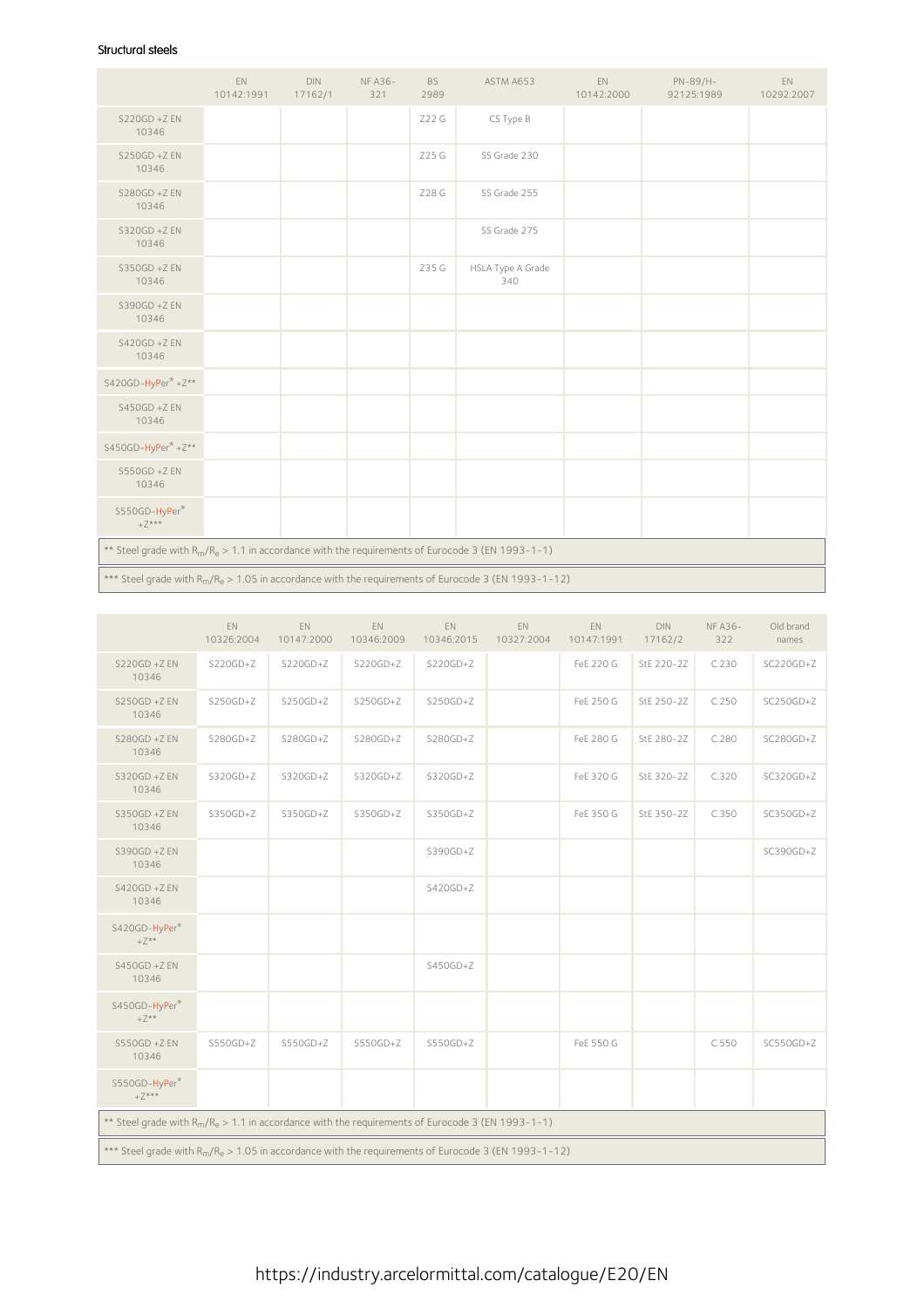### High strength interstitial free steels

|                     | EN 10142:1991 |  |  | DIN 17162/1 NF A36-321 BS 2989 ASTM A653 EN 10142:2000 PN-89/H-92125:1989 EN 10292:2007 |           |
|---------------------|---------------|--|--|-----------------------------------------------------------------------------------------|-----------|
| HX180YD +Z EN 10346 |               |  |  |                                                                                         | HX180YD+Z |
| HX220YD +Z EN 10346 |               |  |  |                                                                                         | HX220YD+Z |
| HX260YD +Z EN 10346 |               |  |  |                                                                                         | HX260YD+Z |
| HX300YD +Z EN 10346 |               |  |  |                                                                                         | HX300YD+Z |

|                           | EN<br>10326:2004 | EN<br>10147:2000 | EN<br>10346:2009 | EN<br>10346:2015 | EN<br>10327:2004 | EN<br>10147:1991 | <b>DIN</b><br>17162/2 | NF A36-<br>322 | Old brand<br>names |
|---------------------------|------------------|------------------|------------------|------------------|------------------|------------------|-----------------------|----------------|--------------------|
| $HX180YD + Z EN$<br>10346 |                  |                  | HX180YD+Z        | HX180YD+Z        |                  |                  |                       |                | H180YD+Z           |
| $HX220YD + Z EN$<br>10346 |                  |                  | HX220YD+Z        | HX220YD+Z        |                  |                  |                       |                | H220YD+Z           |
| $HX260YD + Z EN$<br>10346 |                  |                  | HX260YD+Z        | HX260YD+Z        |                  |                  |                       |                | H260YD+Z           |
| $HX300YD + Z EN$<br>10346 |                  |                  | HX300YD+Z        | HX300YD+Z        |                  |                  |                       |                |                    |

### High Strength Low Alloy steels

|                                                                           | EN 10142:1991 |  |  | DIN 17162/1 NF A36-321 BS 2989 ASTM A653 EN 10142:2000 | PN-89/H-92125:1989 EN 10292:2007 |            |
|---------------------------------------------------------------------------|---------------|--|--|--------------------------------------------------------|----------------------------------|------------|
| HX260LAD +Z EN 10346                                                      |               |  |  |                                                        |                                  | HX260LAD+Z |
| HX300LAD +Z EN 10346                                                      |               |  |  |                                                        |                                  | HX300LAD+Z |
| HX340LAD +Z EN 10346                                                      |               |  |  |                                                        |                                  | HX340LAD+Z |
| HX380LAD +Z EN 10346                                                      |               |  |  |                                                        |                                  | HX380LAD+Z |
| HX420LAD +Z EN 10346                                                      |               |  |  |                                                        |                                  | HX420LAD+Z |
| HX460LAD +Z EN 10346                                                      |               |  |  |                                                        |                                  |            |
| HX500LAD +Z EN 10346                                                      |               |  |  |                                                        |                                  |            |
| $HX700LAD + Z*$                                                           |               |  |  |                                                        |                                  |            |
| * Steel grade HX700LAD +Z is not recommended for automotive applications. |               |  |  |                                                        |                                  |            |

|                                                                           | EN | EN<br>10326:2004 10147:2000 | EN<br>10346:2009 | EN<br>10346:2015          | EN<br>10327:2004 | EN<br>10147:1991 17162/2 | <b>DIN</b> | NF<br>$A36-$<br>322 | Old brand names                              |  |  |
|---------------------------------------------------------------------------|----|-----------------------------|------------------|---------------------------|------------------|--------------------------|------------|---------------------|----------------------------------------------|--|--|
| HX260I AD +7 FN<br>10346                                                  |    |                             |                  | $HX260LAD+Z$ $HX260LAD+Z$ |                  |                          |            |                     | MA 240L/Profilar® 260/Soldur®<br>260         |  |  |
| HX300LAD +Z EN<br>10346                                                   |    |                             | HX300LAD+Z       | HX300LAD+Z                |                  |                          |            |                     | MA 280L/Profilar®<br>300/E280D+Z/Soldur® 280 |  |  |
| HX340LAD +Z EN<br>10346                                                   |    |                             | HX340LAD+Z       | HX340LAD+Z                |                  |                          |            |                     | MA 320L/Profilar®<br>340/E320D+Z/Soldur® 320 |  |  |
| HX380LAD +Z EN<br>10346                                                   |    |                             |                  | HX380LAD+Z HX380LAD+Z     |                  |                          |            |                     | MA 360L/Profilar®<br>380/E360D+Z/Soldur® 380 |  |  |
| HX420LAD +Z EN<br>10346                                                   |    |                             |                  | HX420LAD+Z HX420LAD+Z     |                  |                          |            |                     | MA 400L/Profilar® 420                        |  |  |
| HX460LAD +Z EN<br>10346                                                   |    |                             | HX460LAD+Z       | HX460LAD+Z                |                  |                          |            |                     | <b>MA 440L</b>                               |  |  |
| HX500LAD +Z EN<br>10346                                                   |    |                             | HX500LAD+Z       | HX500LAD+Z                |                  |                          |            |                     |                                              |  |  |
| $HX700LAD + Z*$                                                           |    |                             |                  |                           |                  |                          |            |                     |                                              |  |  |
| * Steel grade HX700LAD +Z is not recommended for automotive applications. |    |                             |                  |                           |                  |                          |            |                     |                                              |  |  |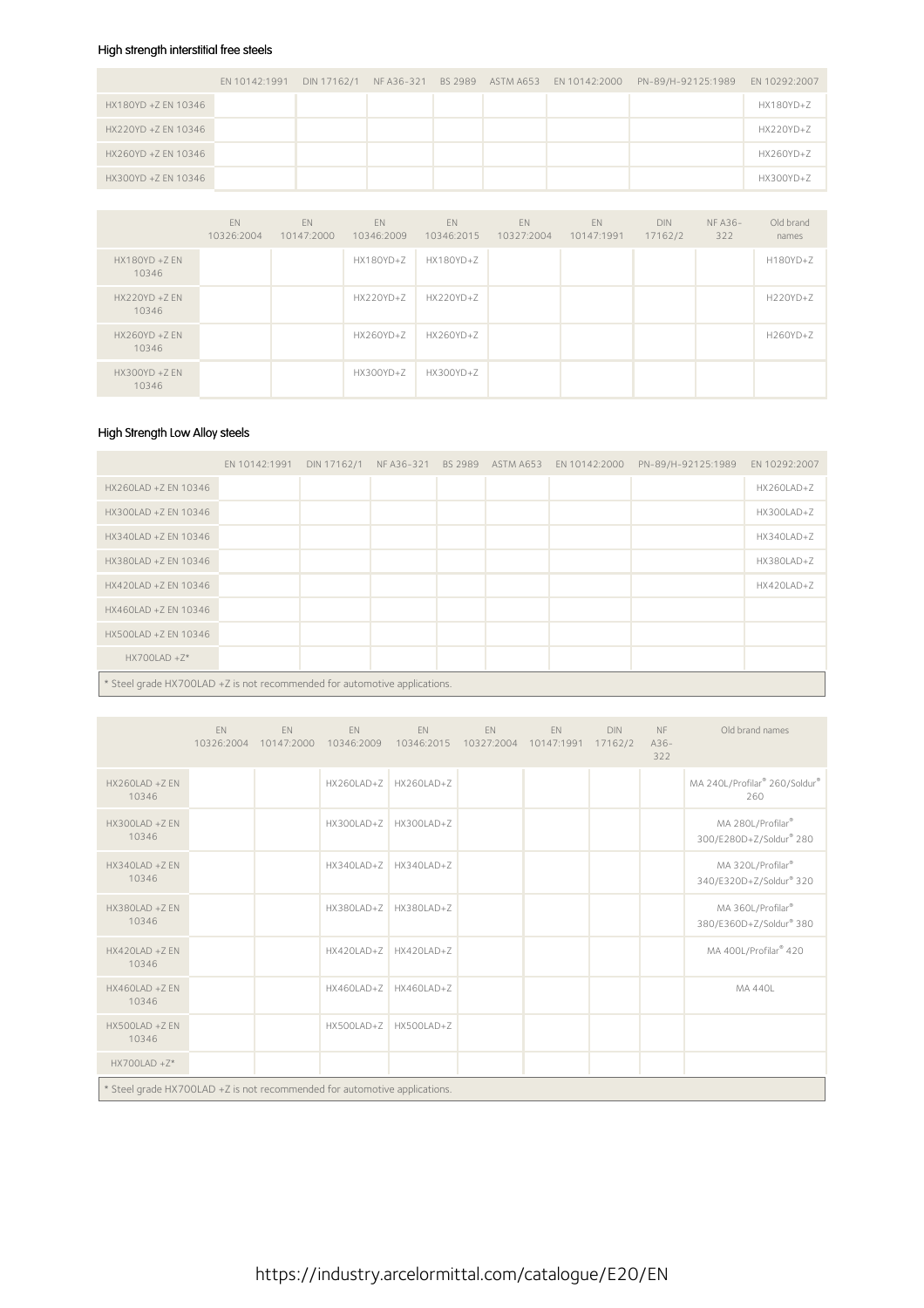

## **Dimensions**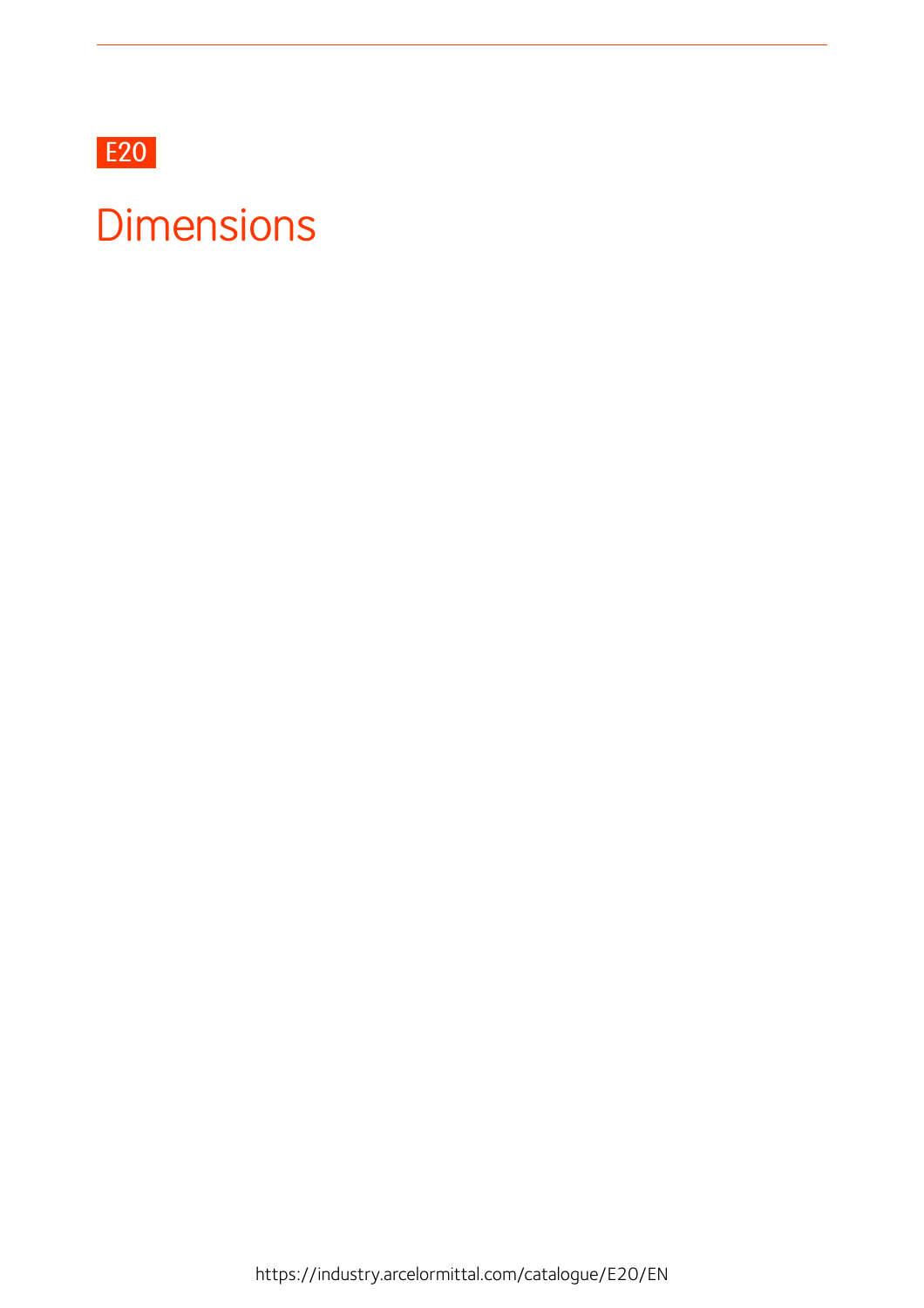### Steels for cold forming and deep drawing applications

| Thickness (mm)           | Min   | $DX51D + Z EN$<br>10346 | $DX52D + Z EN$<br>10346 | $DX53D + Z EN$<br>10346 | $DX54D + Z EN$<br>10346 | $DX56D + Z EN$<br>10346 | $DX57D + Z EN$<br>10346  |  |
|--------------------------|-------|-------------------------|-------------------------|-------------------------|-------------------------|-------------------------|--------------------------|--|
|                          | width | Max width               | Max width               | Max width               | Max width               | Max width               | Max width                |  |
| $0.30 \le th <$<br>0.35  |       | 1250                    | 1250                    | 1250                    | 1250                    | 1000                    |                          |  |
| $0.35 \le th <$<br>0.40  |       | 1305                    | 1305                    |                         |                         | 1130                    |                          |  |
| $0.40 \le th <$<br>0.45  |       | 1675                    | 1375                    | 1360                    | 1350                    | 1230                    |                          |  |
| $0.45 \le th <$<br>0.50  |       |                         | 1600                    | 1640                    | 1640                    | 1500                    |                          |  |
| $0.50 \leq th <$<br>0.60 |       | 1850                    | 1675                    | 1680                    | 1680                    | 1680                    | 1540                     |  |
| $0.60 \le th <$<br>0.65  |       |                         |                         |                         |                         |                         | 1700                     |  |
| $0.65 \leq th <$<br>0.75 |       |                         |                         |                         |                         |                         | 1810                     |  |
| $0.75 \le th <$<br>1.40  |       | 2080                    | 2080                    | 2080                    | 2080                    | 2080                    | 1840                     |  |
| $1.40 \le th <$<br>1.50  |       |                         |                         |                         |                         |                         | 1750                     |  |
| $1.50 \le th <$<br>1.75  |       |                         |                         |                         |                         |                         | 1570                     |  |
| $1.75 \le th <$<br>1.85  |       |                         |                         |                         |                         |                         | 1510                     |  |
| $1.85 \le th <$<br>1.90  |       | 2075                    | 2075                    | 2075                    | 2075                    | 2075                    |                          |  |
| $1.90 \leq th <$<br>1.95 |       | 2020                    | 2020                    | 2020                    | 2020                    | 2020                    |                          |  |
| $1.95 \le th <$<br>2.00  |       | 1975                    | 1975                    | 1975                    | 1975                    | 1975                    |                          |  |
| $2.00 \le th <$<br>2.05  |       | 1930                    | 1930                    | 1930                    | 1930                    | 1930                    |                          |  |
| $2.05 \le th <$<br>2.10  |       | 1880                    | 1880                    | 1880                    | 1880                    | 1880                    |                          |  |
| $2.10 \le th <$<br>2.35  |       |                         |                         | 1675                    | 1675                    | 1675                    |                          |  |
| $2.35 \le th <$<br>2.50  |       |                         |                         | 1580                    | 1580                    | 1580                    | $\overline{\phantom{a}}$ |  |
| $2.50 \le th <$<br>2.55  |       | 1645                    | 1645                    | 1540                    | 1540                    | 1540                    |                          |  |
| $2.55 \le th <$<br>3.00  |       |                         |                         | 1310                    | 1520                    | 1520                    |                          |  |
| $3.00 \le th <$<br>4.30  |       |                         |                         |                         |                         |                         |                          |  |
| $4.30 \le th <$<br>4.60  |       | 1630<br>1380<br>1250    | 1630                    |                         |                         |                         |                          |  |
| $4.60 \le th <$<br>5.50  |       |                         | 1380                    |                         |                         |                         |                          |  |
| $5.50 \le th <$<br>6.00  |       |                         | 1250                    |                         |                         |                         |                          |  |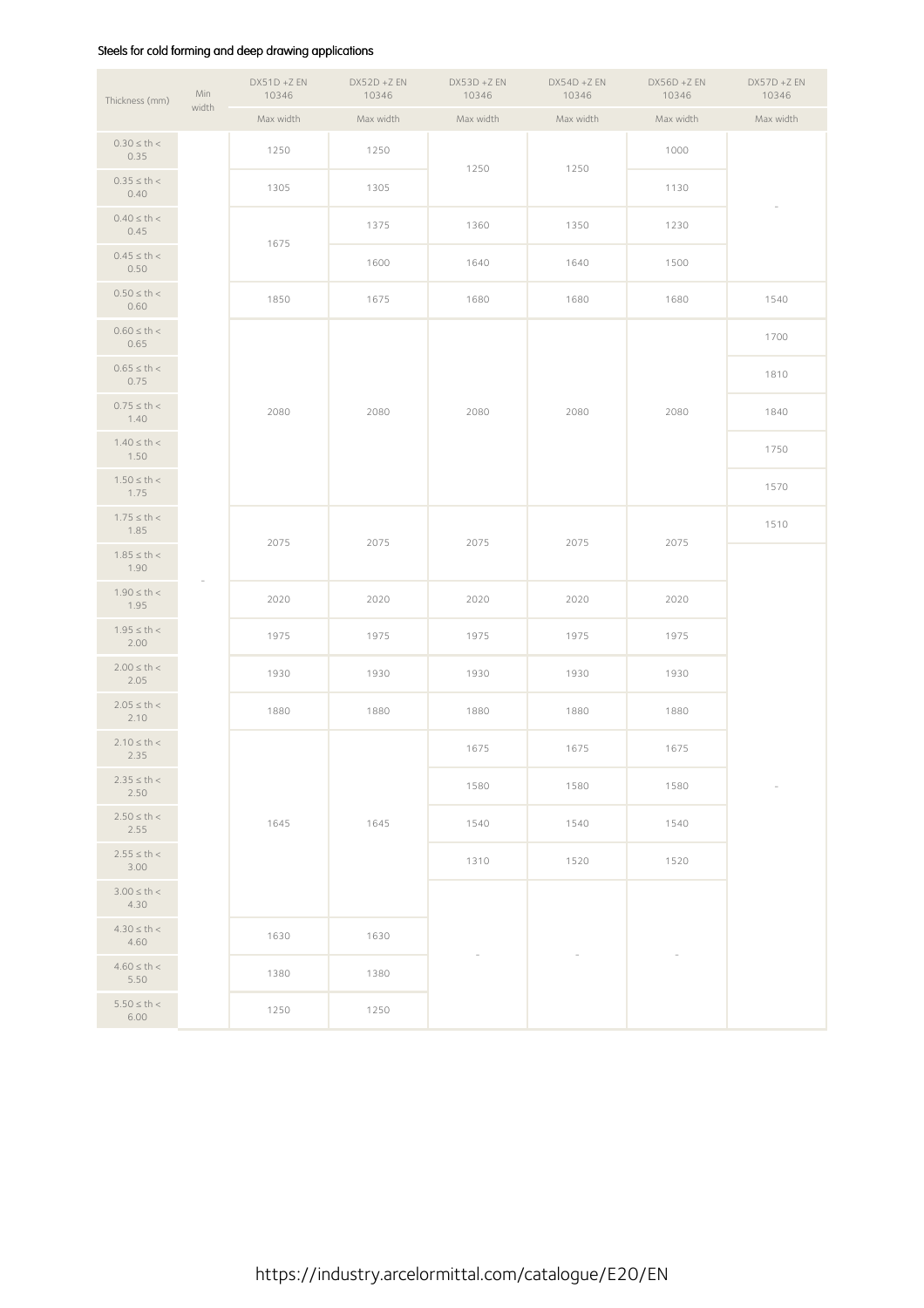#### Structural steels

| Thickness<br>(mm)        | Min<br>width | S220GD<br>$+ZEN$<br>10346 | <b>S250GD</b><br>$+ZEN$<br>10346 | <b>S280GD</b><br>$+ZEN$<br>10346 | S320GD<br>$+ZEN$<br>10346 | S350GD<br>$+ZEN$<br>10346 | S390GD +Z EN<br>10346, S420GD +Z<br>EN 10346, S450GD<br>+Z EN 10346                                                      | $+Z^{\star\star}$ | S420GD-HyPer <sup>®</sup> S450GD-HyPer <sup>®</sup><br>$+Z^{\star\star}$ | $+ZEN$<br>10346          | S550GD S550GD-HyPer®<br>$+Z^{\star\star\star}$ |
|--------------------------|--------------|---------------------------|----------------------------------|----------------------------------|---------------------------|---------------------------|--------------------------------------------------------------------------------------------------------------------------|-------------------|--------------------------------------------------------------------------|--------------------------|------------------------------------------------|
|                          |              | Max<br>width              | Max<br>width                     | Max<br>width                     | Max<br>width              | Max<br>width              | Max width                                                                                                                | Max width         | Max width                                                                | Max<br>width             | Max width                                      |
| $0.25 \leq th$<br>< 0.30 |              | 1250                      | 1250                             | $\overline{\phantom{a}}$         |                           | ÷                         |                                                                                                                          |                   |                                                                          |                          |                                                |
| $0.30 \leq th$<br>< 0.35 |              | 1280                      |                                  | 1250                             |                           |                           |                                                                                                                          |                   |                                                                          | $\overline{\phantom{a}}$ |                                                |
| $0.35 \leq th$<br>< 0.40 |              | 1305                      | 1305                             | 1350                             | 1300                      | 1300                      |                                                                                                                          |                   |                                                                          |                          |                                                |
| $0.40 \leq th$<br>< 0.45 |              |                           |                                  |                                  | 1390                      | 1385                      | 1310                                                                                                                     | 1110              |                                                                          | 1230                     |                                                |
| $0.45 \leq th$<br>< 0.50 |              | 1680                      | 1680                             | 1680                             | 1470                      | 1460                      | 1365                                                                                                                     | 1190              |                                                                          |                          |                                                |
| $0.50 \leq th$<br>< 0.55 |              |                           |                                  |                                  | 1520                      | 1510                      | 1410                                                                                                                     | 1260              |                                                                          |                          |                                                |
| $0.55 \leq th$<br>< 0.60 |              | 1825                      | 1810                             |                                  | 1675                      | 1620                      |                                                                                                                          | 1300              | 1290                                                                     | 1400                     |                                                |
| $0.60 \leq th$<br>< 0.65 |              | 1840                      | 1990                             | 1730                             | 1720                      | 1690                      | 1400                                                                                                                     | 1330              | 1330                                                                     |                          | 1255                                           |
| $0.65 \leq th$<br>< 0.70 |              |                           |                                  | 1850                             | 1800                      |                           | 1520                                                                                                                     | 1370              | 1410                                                                     |                          |                                                |
| $0.70 \leq th$<br>< 0.75 |              |                           |                                  | 1865                             |                           |                           | 1545                                                                                                                     | 1400              | 1510                                                                     |                          |                                                |
| $0.75 \leq th$<br>< 0.80 |              |                           | 2080                             |                                  |                           | 1805                      | 1590                                                                                                                     | 1430              | 1610                                                                     | 1500                     | 1500                                           |
| $0.80 \leq th$<br>< 0.85 |              | 2080                      |                                  |                                  | 1865                      |                           | 1595                                                                                                                     | 1455              | 1650                                                                     |                          | 1590                                           |
| $0.85 \leq th$<br>< 1.05 |              |                           |                                  | 1875                             |                           |                           | 1610                                                                                                                     | 1480              | 1695                                                                     |                          | 1635                                           |
| $1.05 \leq th$<br>< 1.50 | 800          |                           |                                  |                                  |                           | 1850                      | 1700                                                                                                                     | 1580              |                                                                          |                          | 1695                                           |
| $1.50 \leq th$<br>< 1.75 |              |                           | 1860                             |                                  | 1860                      | 1840                      | 1795                                                                                                                     | 1770              |                                                                          |                          | 1500                                           |
| $1.75 \leq th$<br>< 1.80 |              |                           | 1900                             | 1950                             | 1895                      | 1800                      | 1790                                                                                                                     |                   |                                                                          |                          | 1450                                           |
| $1.80 \leq th$<br>< 1.85 |              | 2075                      | 1955                             | 2010                             | 1955                      |                           | 1740                                                                                                                     | 1740              | 1580                                                                     |                          | 1420                                           |
| $1.85 \leq th$<br>< 1.90 |              |                           | 2030                             | 2030                             |                           | 1830                      | 1700                                                                                                                     | 1700              |                                                                          |                          | 1385                                           |
| $1.90 \leq th$<br>< 1.95 |              | 2025                      | 2025                             | 2025                             | 1965                      |                           |                                                                                                                          | 1650              |                                                                          |                          |                                                |
| $1.95 \leq th$<br>< 2.00 |              | 1975                      | 1975                             | 1975                             | 1950                      | 1870                      |                                                                                                                          | 1610              | 1570                                                                     |                          |                                                |
| $2.00 \leq th$<br>< 2.05 |              | 1930                      | 1930                             | 1930                             | 1930                      | 1860                      |                                                                                                                          | 1575              | 1530                                                                     |                          |                                                |
| $2.05 \leq th$<br>< 2.10 |              | 1880                      | 1880                             | 1880                             | 1880                      | 1850                      |                                                                                                                          | 1530              | 1495                                                                     |                          |                                                |
| $2.10 \leq th$<br>< 2.15 |              | 1840                      | 1840                             | 1840                             | 1840                      | 1840                      | 1650                                                                                                                     | 1465              | 1465                                                                     | 1200                     | 1300                                           |
| $2.15 \le th$<br>< 2.20  |              | 1790                      | 1790                             | 1790                             | 1790                      | 1790                      |                                                                                                                          | 1350              | 1340                                                                     |                          |                                                |
| $2.20 \le th$<br>< 2.25  |              | 1750                      | 1750                             | 1750                             | 1750                      | 1750                      |                                                                                                                          | 1355              | 1360                                                                     |                          |                                                |
| $2.25 \le th$<br>< 2.30  |              | 1710                      | 1710                             | 1710                             | 1710                      | 1710                      |                                                                                                                          | 1380              | 1380                                                                     | 1205                     |                                                |
| $2.30 \leq th$<br>< 2.35 |              | 1660                      | 1660                             | 1660                             | 1660                      | 1660                      |                                                                                                                          | 1400              | 1400                                                                     | 1215                     |                                                |
|                          |              |                           |                                  |                                  |                           |                           | ** Steel grade with R <sub>m</sub> /R <sub>e</sub> > 1.1 in accordance with the requirements of Eurocode 3 (EN 1993-1-1) |                   |                                                                          |                          |                                                |
|                          |              |                           |                                  |                                  |                           |                           | *** Steel grade with $R_m/R_e > 1.05$ in accordance with the requirements of Eurocode 3 (EN 1993-1-12)                   |                   |                                                                          |                          |                                                |

### https://industry.arcelormittal.com/catalogue/E20/EN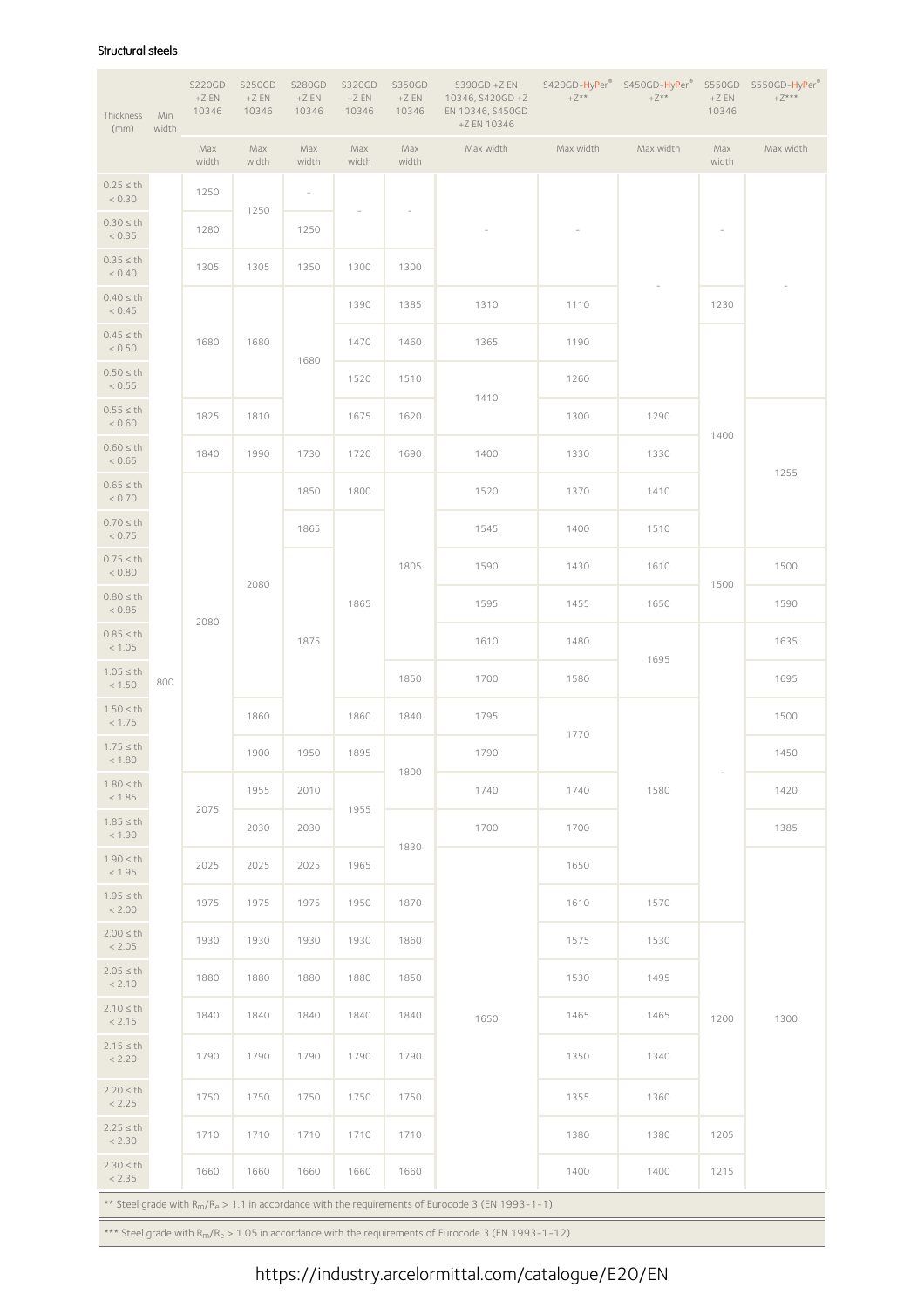| Thickness<br>(mm)                                                                                      | Min<br>width | <b>S220GD</b><br>$+ZEN$<br>10346 | <b>S250GD</b><br>$+ZEN$<br>10346 | <b>S280GD</b><br>$+ZEN$<br>10346 | S320GD<br>$+ZEN$<br>10346 | S350GD<br>$+ZEN$<br>10346 | $S390GD + Z EN$<br>10346, S420GD +Z<br>EN 10346, S450GD<br>+Z EN 10346                              | $+Z^{\star\,\star}$ | S420GD-HyPer® S450GD-HyPer®<br>$+Z^{\star\star}$ | $+ZEN$<br>10346          | S550GD S550GD-HyPer®<br>$+Z***$ |
|--------------------------------------------------------------------------------------------------------|--------------|----------------------------------|----------------------------------|----------------------------------|---------------------------|---------------------------|-----------------------------------------------------------------------------------------------------|---------------------|--------------------------------------------------|--------------------------|---------------------------------|
|                                                                                                        |              | Max<br>width                     | Max<br>width                     | Max<br>width                     | Max<br>width              | Max<br>width              | Max width                                                                                           | Max width           | Max width                                        | Max<br>width             | Max width                       |
| $2.35 \leq th$<br>< 2.40                                                                               |              |                                  |                                  |                                  | 1650                      | 1650                      | 1650                                                                                                | 1425                | 1425                                             | 1230                     |                                 |
| $2.40 \leq th$<br>< 2.45                                                                               |              |                                  |                                  |                                  | 1600                      | 1600                      | 1610                                                                                                | 1450                | 1450                                             | 1240                     | 1300                            |
| $2.45 \leq th$<br>< 2.50                                                                               |              |                                  |                                  |                                  | 1580                      | 1580                      |                                                                                                     | 1460                | 1460                                             | 1260                     |                                 |
| $2.50 \leq th$<br>< 2.65                                                                               |              |                                  |                                  |                                  | 1570                      | 1570                      | 1540                                                                                                | 1480                | 1480                                             | 1280                     |                                 |
| $2.65 \leq th$<br>< 2.75                                                                               |              | 1650                             | 1650                             | 1650                             | 1580                      | 1580                      |                                                                                                     | 1490                | 1490                                             | 1340                     | 1320                            |
| $2.75 \leq th$<br>< 2.95                                                                               |              |                                  |                                  |                                  | 1590                      | 1590                      |                                                                                                     | 1510                | 1510                                             | 1395                     | 1400                            |
| $2.95 \le th$<br>< 3.00                                                                                | 800          |                                  |                                  |                                  | 1610                      | 1610                      | 1565                                                                                                | 1560                | 1560                                             | 1480                     | 1480                            |
| $3.00 \leq th$<br>< 3.15                                                                               |              |                                  |                                  |                                  | 1615                      | 1615                      | 1580                                                                                                | 1580                | 1580                                             | 1500                     | 1500                            |
| $3.15 \leq th$<br>< 3.35                                                                               |              |                                  |                                  |                                  | 1640                      | 1630                      | 1640                                                                                                | 1640                | 1640                                             | 1550                     | 1555                            |
| $3.35 \leq th$<br>< 4.00                                                                               |              |                                  |                                  |                                  | 1650                      | 1650                      | 1650                                                                                                | 1650                | 1650                                             | 1385                     | 1500                            |
| $4.00 \leq th$<br>< 4.55                                                                               |              | 1640                             | 1640                             | 1640                             | 1640                      | 1640                      | 1560                                                                                                | 1560                | 1560                                             | 1235                     | 1600                            |
| $4.55 \leq th$<br>< 5.45                                                                               |              | 1400                             | 1400                             | 1400                             | 1400                      | 1400                      | 1315                                                                                                | 1315                | 1315                                             | 970                      | 970                             |
| $5.45 \leq th$<br>< 6.00                                                                               |              | 1250                             | 1250                             | 1250                             | 1250                      | 1250                      | 1160                                                                                                | 1160                | 1160                                             | $\overline{\phantom{a}}$ | $\overline{\phantom{a}}$        |
|                                                                                                        |              |                                  |                                  |                                  |                           |                           | ** Steel grade with $R_m/R_e > 1.1$ in accordance with the requirements of Eurocode 3 (EN 1993-1-1) |                     |                                                  |                          |                                 |
| *** Steel grade with $R_m/R_e > 1.05$ in accordance with the requirements of Eurocode 3 (EN 1993-1-12) |              |                                  |                                  |                                  |                           |                           |                                                                                                     |                     |                                                  |                          |                                 |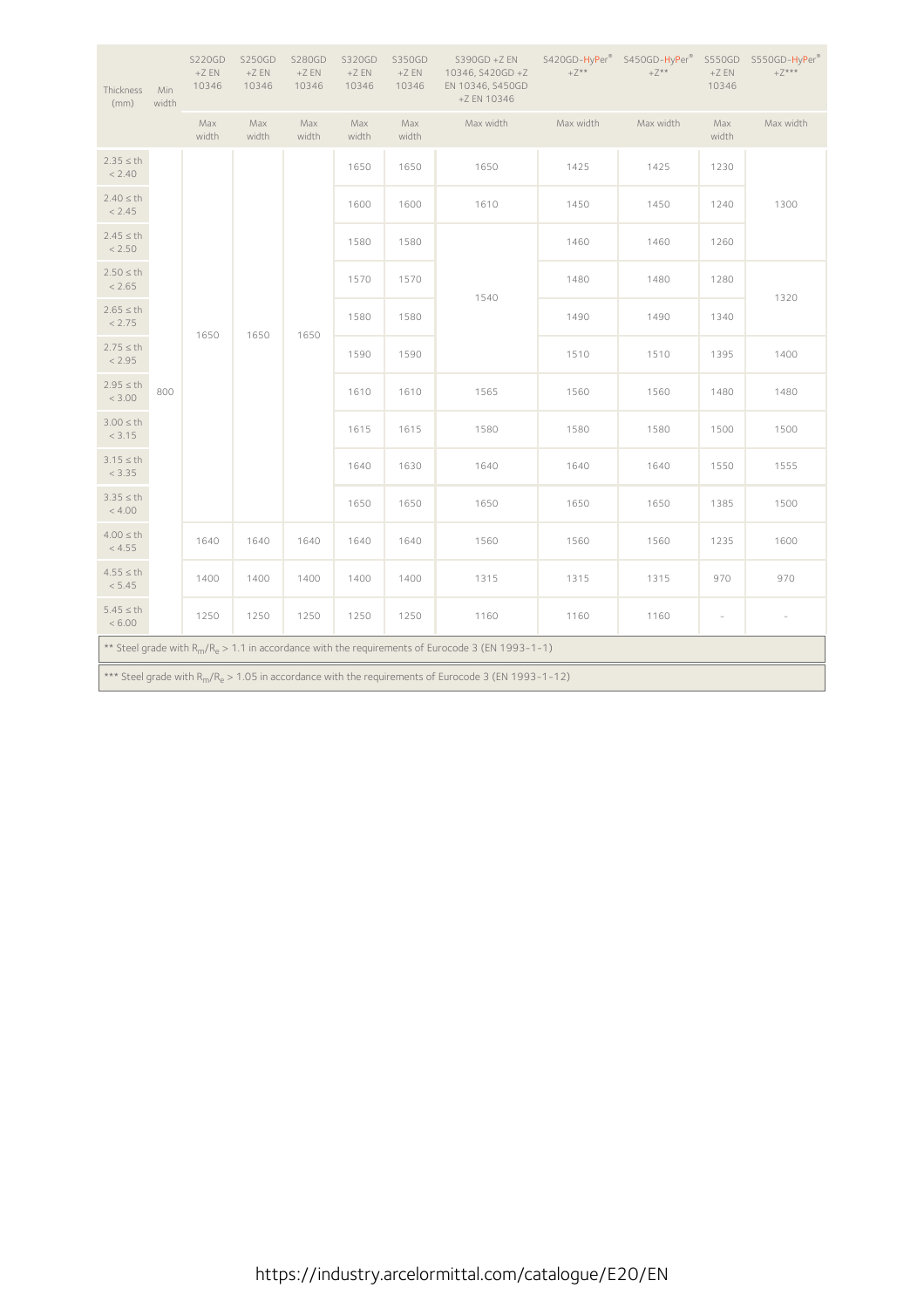### High strength interstitial free steels

| Thickness (mm)       | Min width | HX180YD +Z EN 10346 | HX220YD +Z EN 10346 | HX260YD +Z EN 10346 | HX300YD +Z EN 10346 |  |
|----------------------|-----------|---------------------|---------------------|---------------------|---------------------|--|
|                      |           | Max width           | Max width           | Max width           | Max width           |  |
| $0.25 \le th < 0.30$ |           |                     |                     |                     |                     |  |
| $0.30 \le th < 0.35$ |           |                     |                     |                     |                     |  |
| $0.35 \le th < 0.40$ |           |                     | 1355                | 1250                |                     |  |
| $0.40 \le th < 0.45$ |           |                     |                     | 1360                |                     |  |
| $0.45 \le th < 0.50$ |           |                     | 1640                | 1450                |                     |  |
| $0.50 \le th < 0.55$ |           | 1470                | 1820                |                     | 1340                |  |
| $0.55 \le th < 0.60$ |           | 1580                | 1830                | 1645                |                     |  |
| $0.60 \le th < 0.65$ |           | 1830                |                     |                     | 1480                |  |
| $0.65 \le th < 0.70$ |           |                     |                     | 1830                |                     |  |
| $0.70 \le th < 0.75$ |           |                     |                     |                     | 1640                |  |
| $0.75 \le th < 0.80$ |           |                     |                     |                     |                     |  |
| $0.80 \le th < 0.85$ |           |                     |                     |                     | 1650                |  |
| $0.85 \le th < 1.05$ |           | 2080                | 2080                |                     |                     |  |
| $1.05 \le th < 1.20$ |           |                     |                     |                     | 1750                |  |
| $1.20 \le th < 1.50$ |           |                     |                     | 2075                |                     |  |
| $1.50 \le th < 1.75$ |           |                     |                     |                     |                     |  |
| $1.75 \le th < 1.80$ |           |                     |                     |                     | 1670                |  |
| $1.80 \le th < 1.85$ | 800       |                     |                     |                     |                     |  |
| $1.85 \le th < 1.90$ |           | 2075                | 2075                |                     |                     |  |
| $1.90 \le th < 1.95$ |           | 2020                | 2020                | 1920                | 1650                |  |
| $1.95 \le th < 2.00$ |           | 1970                | 1970                | 1970                | 1610                |  |
| $2.00 \le th < 2.05$ |           | 1930                | 1930                | 1930                | 1570                |  |
| $2.05 \le th < 2.10$ |           | 1880                | 1880                | 1880                | 1530                |  |
| $2.10 \le th < 2.15$ |           | 1840                | 1840                | 1840                |                     |  |
| $2.15 \le th < 2.20$ |           | 1800                | 1800                | 1795                | 1500                |  |
| $2.20 \le th < 2.25$ |           | 1760                | 1750                | 1750                | 1410                |  |
| $2.25 \le th < 2.30$ |           | 1720                | 1720                | 1720                | 1375                |  |
| $2.30 \le th < 2.35$ |           | 1680                | 1680                | 1680                |                     |  |
| $2.35 \le th < 2.40$ |           | 1640                | 1640                | 1640                |                     |  |
| $2.40 \le th < 2.45$ |           | 1610                | 1610                | 1610                |                     |  |
| $2.45 \le th < 2.50$ |           | 1580                | 1580                | 1580                |                     |  |
| $2.50 \le th < 2.65$ |           | 1495                |                     |                     |                     |  |
| $2.65 \le th < 2.75$ |           | 1430                |                     |                     |                     |  |
| $2.75 \le th < 2.95$ |           |                     | 1520                | 1520                |                     |  |
| $2.95 \le th < 3.00$ |           |                     |                     |                     |                     |  |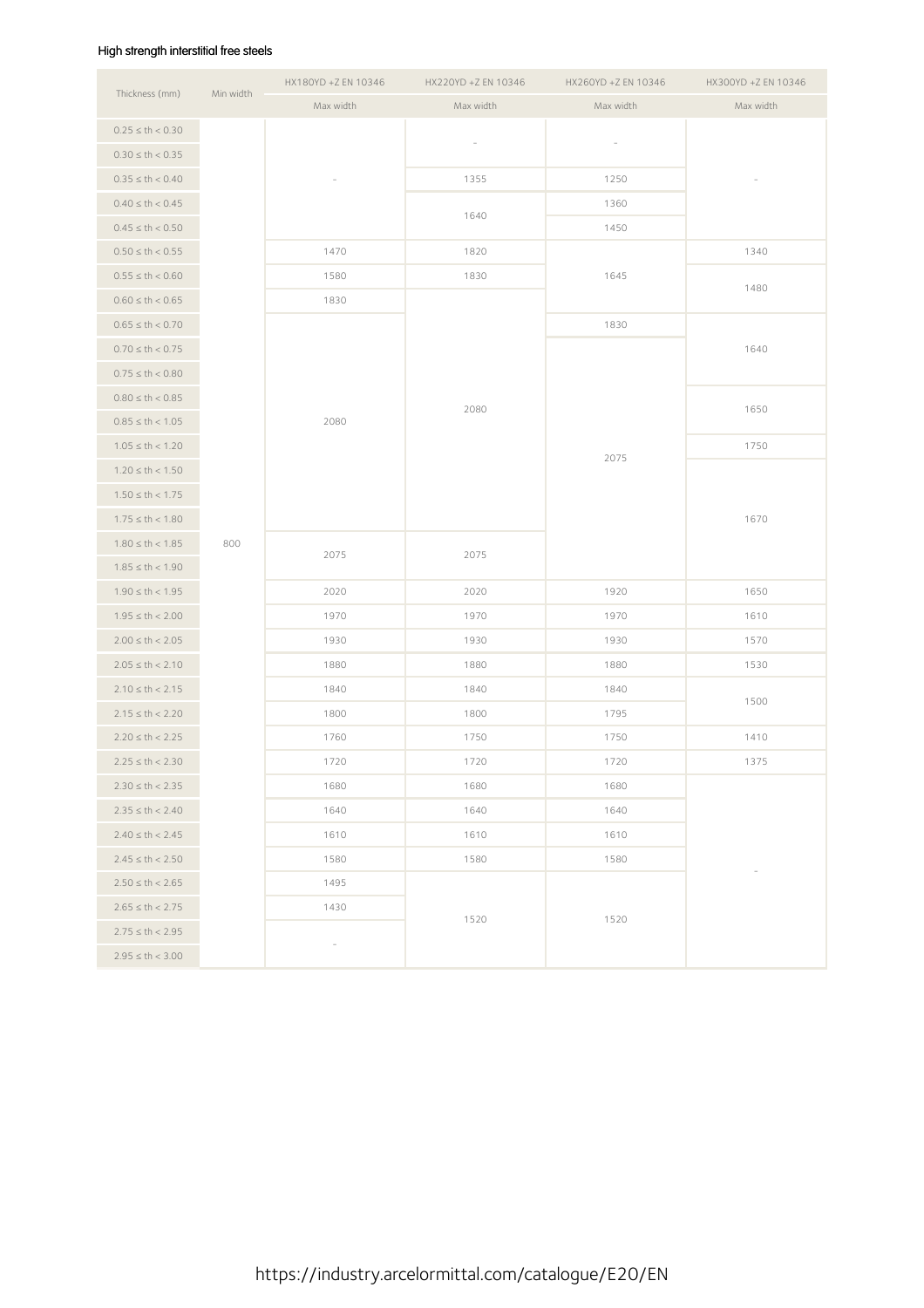### High Strength Low Alloy steels

| Thickness                | Min   | $HX260LAD + Z$<br>EN 10346 | HX300LAD+Z<br>EN 10346                                                    | $HX340LAD + Z$<br>EN 10346 | HX380LAD+Z<br>EN 10346   | HX420LAD +Z<br>EN 10346 | HX460LAD +Z<br>EN 10346 | HX500LAD+Z<br>EN 10346 | HX700LAD<br>$+Z^*$ |
|--------------------------|-------|----------------------------|---------------------------------------------------------------------------|----------------------------|--------------------------|-------------------------|-------------------------|------------------------|--------------------|
| (mm)                     | width | Max width                  | Max width                                                                 | Max width                  | Max width                | Max width               | Max width               | Max width              | Max width          |
| $0.30 \leq th$<br>< 0.35 |       | 1250                       | 1230                                                                      | 1210                       | $\overline{\phantom{a}}$ |                         |                         |                        |                    |
| $0.35 \leq th$<br>< 0.40 |       | 1300                       |                                                                           | 1300                       |                          |                         |                         |                        |                    |
| $0.40 \leq th$<br>< 0.45 |       | 1380                       | 1300                                                                      | 1380                       | 1300                     | 1260                    |                         |                        |                    |
| $0.45 \leq th$<br>< 0.50 |       | 1590                       | 1520                                                                      | 1460                       | 1460                     | 1360                    | 1360                    |                        |                    |
| $0.50 \leq th$<br>< 0.55 |       | 1660                       |                                                                           | 1610                       | 1510                     | 1625                    | 1390                    |                        |                    |
| $0.55 \leq th$<br>< 0.60 |       | 1680                       | 1610                                                                      | 1630                       | 1600                     | 1645                    | 1450                    | 1260                   |                    |
| $0.60 \leq th$<br>< 0.65 |       | 2075                       | 1700                                                                      | 1680                       | 1625                     | 1650                    | 1500                    | 1320                   |                    |
| $0.65 \leq th$<br>< 0.70 |       |                            | 1780                                                                      |                            | 1640                     |                         | 1600                    | 1420                   |                    |
| $0.70 \leq th$<br>< 0.75 |       |                            |                                                                           | 1800                       |                          |                         | 1660                    | 1500                   |                    |
| $0.75 \leq th$<br>< 0.80 |       |                            |                                                                           |                            | 1680                     |                         |                         | 1610                   |                    |
| $0.80 \leq th$<br>< 0.85 |       |                            |                                                                           | 1810                       | 1710                     | 1690                    |                         | 1650                   |                    |
| $0.85 \leq th$<br>< 0.90 |       |                            |                                                                           | 1820                       | 1725                     |                         |                         |                        |                    |
| $0.90 \leq th$<br>< 1.00 |       |                            |                                                                           |                            | 1760                     |                         | 1690                    |                        |                    |
| $1.00 \leq th$<br>< 1.05 |       | 2080                       |                                                                           |                            | 1790                     |                         |                         |                        |                    |
| $1.05 \leq th$<br>< 1.10 | 800   |                            |                                                                           |                            | 1810                     | 1710                    |                         |                        | $\bar{ }$          |
| $1.10 \leq th$<br>< 1.15 |       |                            |                                                                           |                            | 1825                     | 1730                    |                         |                        |                    |
| $1.15 \leq th$<br>< 1.25 |       |                            | 1860                                                                      |                            |                          | 1750                    | 1720                    | 1695                   |                    |
| $1.25 \le th$<br>< 1.30  |       |                            |                                                                           |                            |                          |                         | 1760                    |                        |                    |
| $1.30 \leq th$<br>< 1.40 |       |                            |                                                                           | 1845                       |                          |                         | 1780                    |                        |                    |
| $1.40 \leq th$<br>< 1.45 |       |                            |                                                                           |                            |                          |                         |                         |                        |                    |
| $1.45 \leq th$<br>< 1.50 |       |                            |                                                                           |                            |                          |                         |                         |                        |                    |
| $1.50 \leq th$<br>< 1.55 |       |                            |                                                                           |                            | 1845                     | 1795                    |                         |                        |                    |
| $1.55 \leq th$<br>< 1.60 |       | 1860                       |                                                                           |                            |                          |                         | 1800                    | 1640                   |                    |
| $1.60 \leq th$<br>< 1.65 |       |                            |                                                                           |                            |                          |                         |                         | 1600                   |                    |
| $1.65 \leq th$<br>< 1.70 |       |                            |                                                                           |                            |                          |                         |                         |                        |                    |
| $1.70 \leq th$<br>< 1.75 |       | 1840                       | 1900                                                                      |                            |                          |                         |                         |                        |                    |
| $1.75 \leq th$<br>< 1.80 |       | 1810                       | 1950                                                                      | 1890                       | 1790                     | 1780                    | 1790                    | 1580                   |                    |
| $1.80 \leq th$<br>< 1.85 |       | 1740                       | 2010                                                                      |                            | 1795                     | 1730                    | 1740                    |                        |                    |
| $1.85 \leq th$<br>< 1.90 |       | 1700                       | 2030                                                                      | 1950                       | 1830                     | 1700                    | 1700                    |                        |                    |
|                          |       |                            | * Steel grade HX700LAD +Z is not recommended for automotive applications. |                            |                          |                         |                         |                        |                    |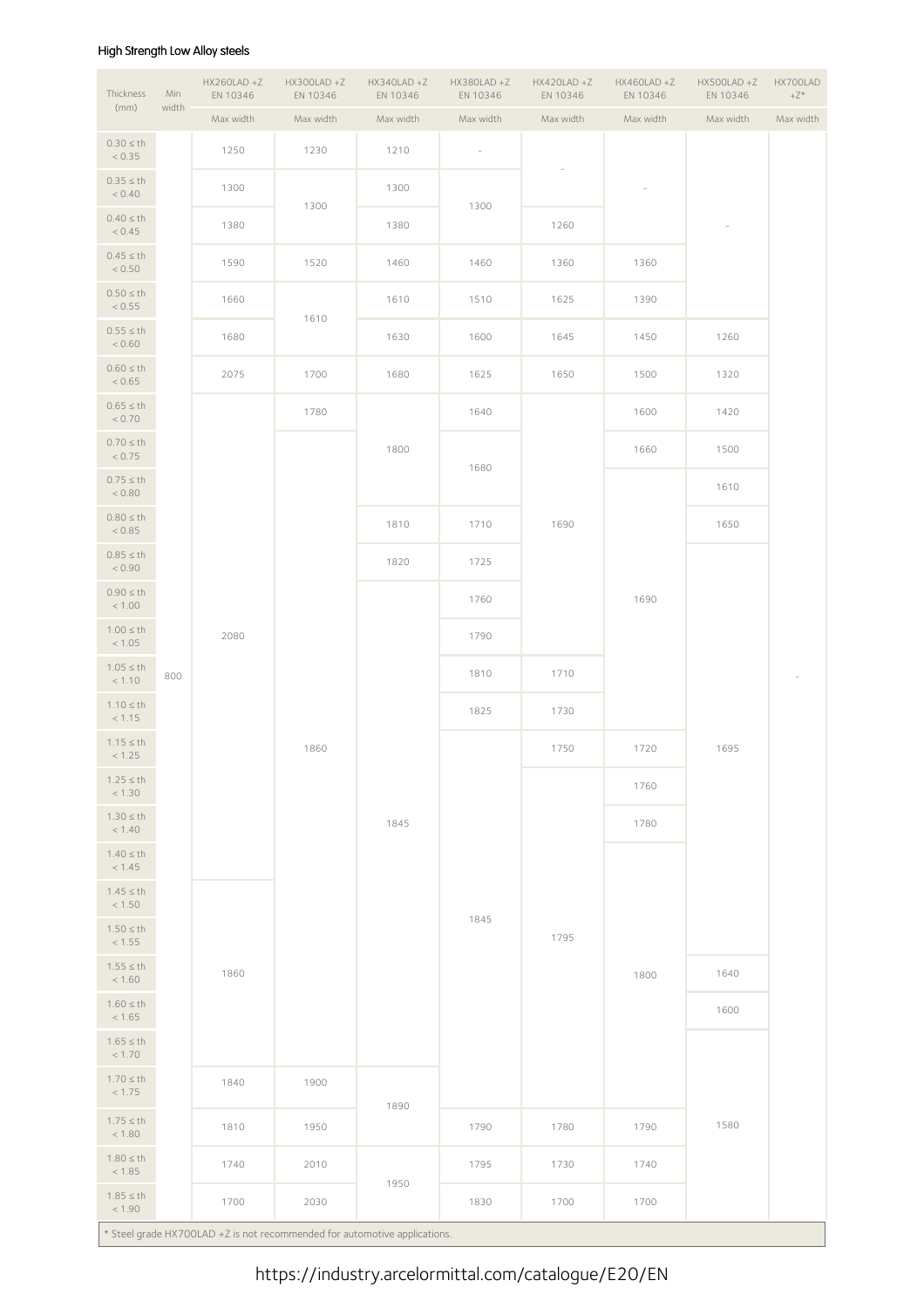| Thickness                | Min   | $HX260LAD + Z$<br>EN 10346 | HX300LAD+Z<br>EN 10346                                                    | HX340LAD +Z<br>EN 10346 | HX380LAD+Z<br>EN 10346                                               | HX420LAD+Z<br>EN 10346 | $HX460LAD + Z$<br>EN 10346 | HX500LAD+Z<br>EN 10346   | HX700LAD<br>$+Z^*$       |
|--------------------------|-------|----------------------------|---------------------------------------------------------------------------|-------------------------|----------------------------------------------------------------------|------------------------|----------------------------|--------------------------|--------------------------|
| (mm)                     | width | Max width                  | Max width                                                                 | Max width               | Max width                                                            | Max width              | Max width                  | Max width                | Max width                |
| $1.90 \leq th$<br>< 1.95 |       | 1650                       | 2025                                                                      | 1950                    | 1830                                                                 | 1650                   | 1650                       | 1580                     | $\overline{\phantom{a}}$ |
| $1.95 \leq th$<br>< 2.00 |       |                            | 1970                                                                      |                         | 1860                                                                 | 1610                   | 1610                       | 1560                     |                          |
| $2.00 \leq th$<br>< 2.05 |       |                            |                                                                           | 1920                    | 1855                                                                 | 1570                   | 1570                       | 1530                     | 1250                     |
| $2.05 \leq th$<br>< 2.10 |       |                            | 1880                                                                      | 1880                    | 1850                                                                 |                        | 1520                       | 1490                     | 1245                     |
| $2.10 \leq th$<br>< 2.15 |       |                            | 1830                                                                      | 1830                    | 1840                                                                 |                        | 1450                       | 1460                     | 1275                     |
| $2.15 \leq th$<br>< 2.20 |       |                            |                                                                           | 1790                    | 1790                                                                 |                        | 1375                       | 1350                     | 1285                     |
| $2.20 \le th$<br>< 2.25  |       |                            | 1750                                                                      | 1750                    | 1750<br>1360<br>1370<br>1700<br>1700<br>1550<br>1380<br>1400         | 1300                   |                            |                          |                          |
| $2.25 \le th$<br>< 2.30  |       |                            | 1700                                                                      |                         |                                                                      |                        |                            |                          | 1310                     |
| $2.30 \leq th$<br>< 2.35 |       |                            | 1680                                                                      | 1680                    | 1680                                                                 |                        | 1400                       | 1420                     | 1325                     |
| $2.35 \le th$<br>< 2.40  |       |                            |                                                                           | 1650                    | 1650                                                                 |                        | 1420                       | 1445                     | 1335                     |
| $2.40 \leq th$<br>< 2.45 |       |                            |                                                                           | 1600                    | 1600                                                                 |                        | 1450                       | 1460                     | 1350                     |
| $2.45 \le th$<br>< 2.50  |       | 1645                       |                                                                           |                         |                                                                      |                        | 1460                       | 1470                     | 1360                     |
| $2.50 \leq th$<br>< 2.55 |       |                            |                                                                           | 1570                    |                                                                      |                        | 1470                       | 1475                     | 1375                     |
| $2.55 \leq th$<br>< 2.65 |       |                            |                                                                           |                         |                                                                      |                        | 1475                       | 1490                     | 1385                     |
| $2.65 \le th$<br>< 2.75  | 800   |                            | 1645                                                                      | 1580                    | 1570                                                                 | 1540                   | 1490                       | 1510                     | 1410                     |
| $2.75 \le th$<br>< 2.85  |       |                            |                                                                           | 1595                    |                                                                      |                        | 1510                       | 1530                     | 1435                     |
| $2.85 \le th$<br>< 2.95  |       |                            |                                                                           | 1605                    |                                                                      |                        | 1530                       | 1560                     | 1460                     |
| $2.95 \le th$<br>< 3.05  |       |                            |                                                                           | 1615                    |                                                                      | 1560                   | 1560                       | 1590                     | 1495                     |
| $3.05 \leq th$<br>< 3.15 |       |                            |                                                                           | 1620                    | 1580                                                                 | 1590                   | 1590                       | 1640                     |                          |
| $3.15 \leq th$<br>< 3.35 |       |                            |                                                                           | 1640                    | 1630                                                                 | 1640                   |                            |                          |                          |
| $3.35 \le th$<br>< 4.00  |       |                            |                                                                           | 1645                    | 1645<br>1645<br>1645<br>1550<br>1560<br>1560<br>1520<br>1530<br>1530 | 1650                   |                            |                          |                          |
| $4.00 \leq th$<br>< 4.55 |       |                            |                                                                           |                         |                                                                      |                        |                            | 1560                     |                          |
| $4.55 \leq th$<br>< 4.65 |       | 1610                       | 1610                                                                      | 1610                    |                                                                      |                        |                            | 1530                     |                          |
| $4.65 \leq th$<br>< 4.85 |       | 1560                       | 1560                                                                      | 1560                    | 1480                                                                 | 1480                   | 1480                       | 1480                     |                          |
| $4.85 \le th$<br>< 5.00  |       | 1520                       | 1520                                                                      | 1520                    | 1440                                                                 | 1440                   | 1440                       | 1440                     |                          |
| $5.00 \leq th$<br>< 5.25 |       | 1450                       | 1450                                                                      | 1450                    | 1370                                                                 | 1370                   | 1370                       | 1370                     |                          |
| $5.25 \leq th$<br>< 5.50 |       | 1380                       | 1380                                                                      | 1380                    | 1290                                                                 | 1290                   | 1290                       | 1290                     |                          |
| $5.50 \leq th$<br>< 5.60 |       | 1350                       | 1350                                                                      | 1350                    | 1270                                                                 | 1270                   | 1270                       | 1270                     |                          |
| $5.60 \leq th$<br>< 6.00 |       | 1250                       | 1250                                                                      | 1250                    | 1165                                                                 | 1165                   | 1165                       | 1165                     |                          |
| $6.00 \leq th$<br>< 6.20 |       | $\sim$                     |                                                                           | $\sim$                  |                                                                      | $\bar{ }$              | $\overline{\phantom{a}}$   | $\overline{\phantom{a}}$ |                          |
|                          |       |                            | * Steel grade HX700LAD +Z is not recommended for automotive applications. |                         |                                                                      |                        |                            |                          |                          |

\* Steel grade HX700LAD +Z is not recommended for automotive applications.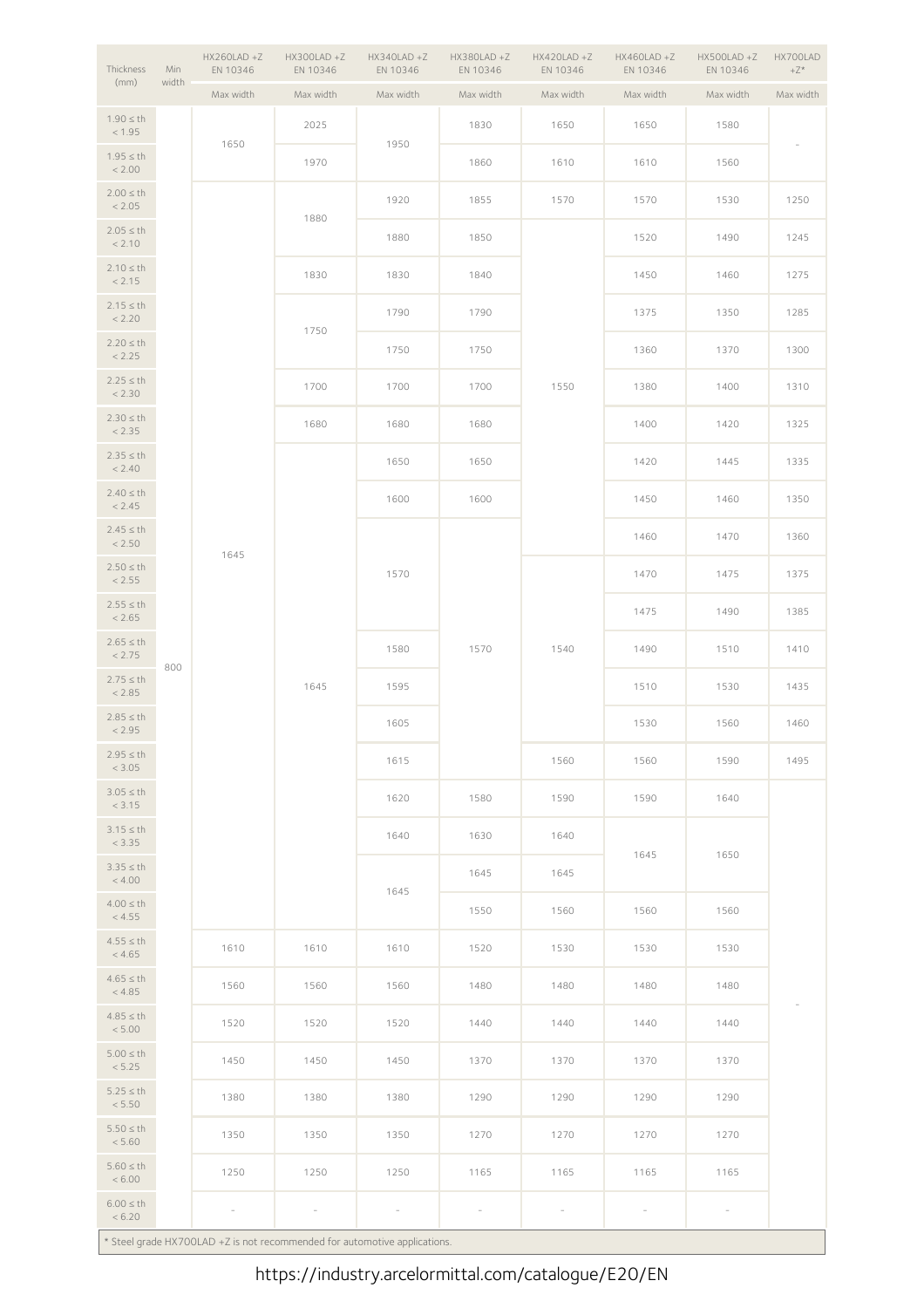| Thickness<br>(mm)          | Min<br>width | $HX260LAD + Z$<br>EN 10346 | $HX300LAD + Z$<br>EN 10346                                                | $HX340LAD + Z$<br>EN 10346 | $HX380LAD + Z$<br>EN 10346      | $HX420LAD + Z$<br>EN 10346 | $HX460LAD + Z$<br>EN 10346 | $HX500LAD + Z$<br>EN 10346 | HX700LAD<br>$+Z^*$ |
|----------------------------|--------------|----------------------------|---------------------------------------------------------------------------|----------------------------|---------------------------------|----------------------------|----------------------------|----------------------------|--------------------|
|                            |              | Max width                  | Max width                                                                 | Max width                  | Max width                       | Max width                  | Max width                  | Max width                  | Max width          |
| $6.20 \leq th$<br>$< 6.35$ | 800          | $\overline{\phantom{a}}$   | $\overline{\phantom{a}}$                                                  | $\overline{\phantom{a}}$   | $\hspace{0.1mm}-\hspace{0.1mm}$ | $\overline{\phantom{a}}$   | $\sim$                     | $\overline{\phantom{a}}$   | $\sim$             |
|                            |              |                            | * Steel grade HX700LAD +Z is not recommended for automotive applications. |                            |                                 |                            |                            |                            |                    |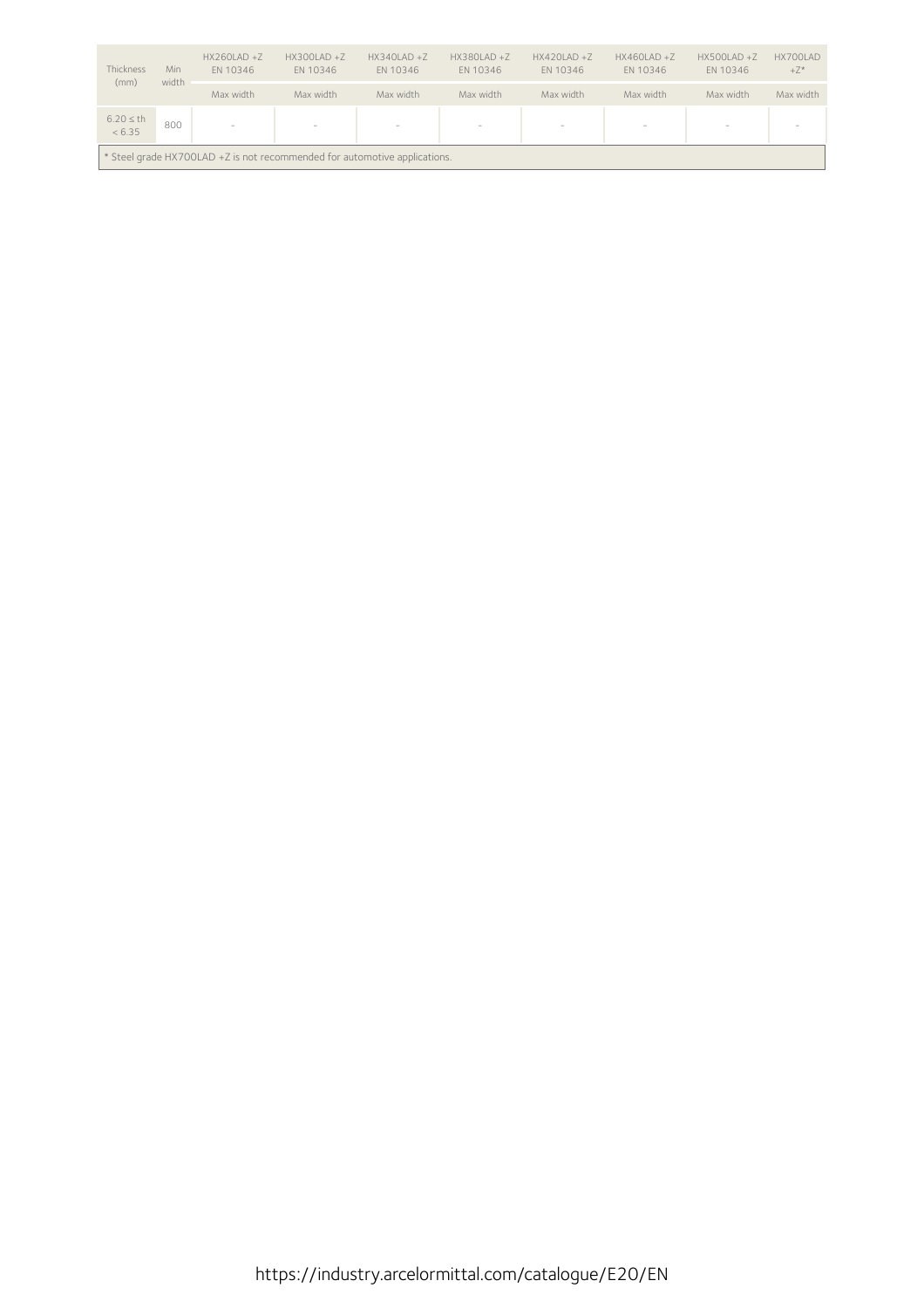# Mechanical properties

### Steels for cold forming and deep drawing applications

|                                                                                                                      | Notes        | Direction | Thickness (mm) | $R_e$ (MPa) | $R_m$ (MPa) | $A_{80}$ (%) | MP guarantees (Months) | $r_{90}$                 | $n_{90}$                 |  |
|----------------------------------------------------------------------------------------------------------------------|--------------|-----------|----------------|-------------|-------------|--------------|------------------------|--------------------------|--------------------------|--|
|                                                                                                                      |              |           | $0.2 - 0.35$   |             |             | $\geq 15$    |                        |                          |                          |  |
|                                                                                                                      |              |           | $0.35 - 0.5$   |             |             | $\geq 18$    |                        |                          |                          |  |
| DX51D +Z EN 10346                                                                                                    |              | $\top$    | $0.5 - 0.7$    | $\sim$      | $270 - 500$ | $\geq 20$    | $\leq$ 1               | $\sim$                   | $\overline{\phantom{a}}$ |  |
|                                                                                                                      |              |           | $0.7 - 6$      |             |             | $\geq$ 22    |                        |                          |                          |  |
|                                                                                                                      |              |           | $0.3 - 0.5$    |             |             | $\geq$ 22    |                        |                          |                          |  |
| DX52D +Z EN 10346                                                                                                    | $\mathbf{1}$ | $\top$    | $0.5 - 0.7$    | $140 - 300$ | $270 - 420$ | $\geq 24$    | $\leq$ 1               | $\overline{\phantom{a}}$ | $\overline{\phantom{a}}$ |  |
|                                                                                                                      |              |           | $0.7 - 6$      |             | $\geq 26$   |              |                        |                          |                          |  |
|                                                                                                                      |              |           | $0.3 - 0.5$    |             |             | $\geq 26$    |                        |                          |                          |  |
| DX53D +Z EN 10346                                                                                                    |              | $\top$    | $0.5 - 0.7$    | $140 - 260$ | $270 - 380$ | $\geq 28$    | $\leq$ 1               | ÷,                       | $\sim$                   |  |
|                                                                                                                      |              |           | $0.7 - 6$      |             |             | $\geq 30$    |                        |                          |                          |  |
|                                                                                                                      |              |           | $0.3 - 0.5$    |             |             | $\geq 32$    |                        |                          |                          |  |
|                                                                                                                      |              |           | $0.5 - 0.7$    |             |             | $\geq 34$    |                        | $\geq 1.6$               |                          |  |
| DX54D +Z EN 10346                                                                                                    |              | $\top$    | $0.7 - 1.5$    | $120 - 220$ | $260 - 350$ |              | $\leq 6$               |                          | $\geq 0.180$             |  |
|                                                                                                                      |              |           | $1.5 - 2$      |             |             | $\geq 36$    |                        | $\geq 1.4$               |                          |  |
|                                                                                                                      |              |           | $2 - 3$        |             |             |              |                        | $\geq 1.2$               |                          |  |
|                                                                                                                      |              |           | $0.3 - 0.5$    |             |             | $\geq 35$    |                        |                          |                          |  |
|                                                                                                                      |              |           | $0.5 - 0.7$    |             |             | $\geq 37$    |                        | $\geq 1.9$               |                          |  |
| DX56D +Z EN 10346                                                                                                    |              | $\top$    | $0.7 - 1.5$    | $120 - 180$ | $260 - 350$ |              | $\leq 6$               |                          | $\geq 0.210$             |  |
|                                                                                                                      |              |           | $1.5 - 2$      |             |             | $\geq 39$    |                        | $\geq 1.7$               |                          |  |
|                                                                                                                      |              |           | $2 - 3$        |             |             |              |                        | $\geq 1.5$               |                          |  |
|                                                                                                                      |              |           | $0.5 - 0.7$    |             |             | $\geq 39$    |                        | $\geq 2.1$               |                          |  |
| DX57D +Z EN 10346                                                                                                    |              |           | $0.7 - 1.5$    | $120 - 170$ | $260 - 350$ |              | $\leq 6$               |                          | $\geq 0.220$             |  |
|                                                                                                                      |              | $\top$    | $1.5 - 2$      |             |             | $\geq 41$    |                        | $\geq 1.9$               |                          |  |
|                                                                                                                      |              |           | $2 - 3$        |             |             |              |                        | $\geq 1.7$               |                          |  |
| 1. For DX52D +Z EN 10346 the R <sub>e</sub> -value only applies to skin-passed products (surface qualities B and C). |              |           |                |             |             |              |                        |                          |                          |  |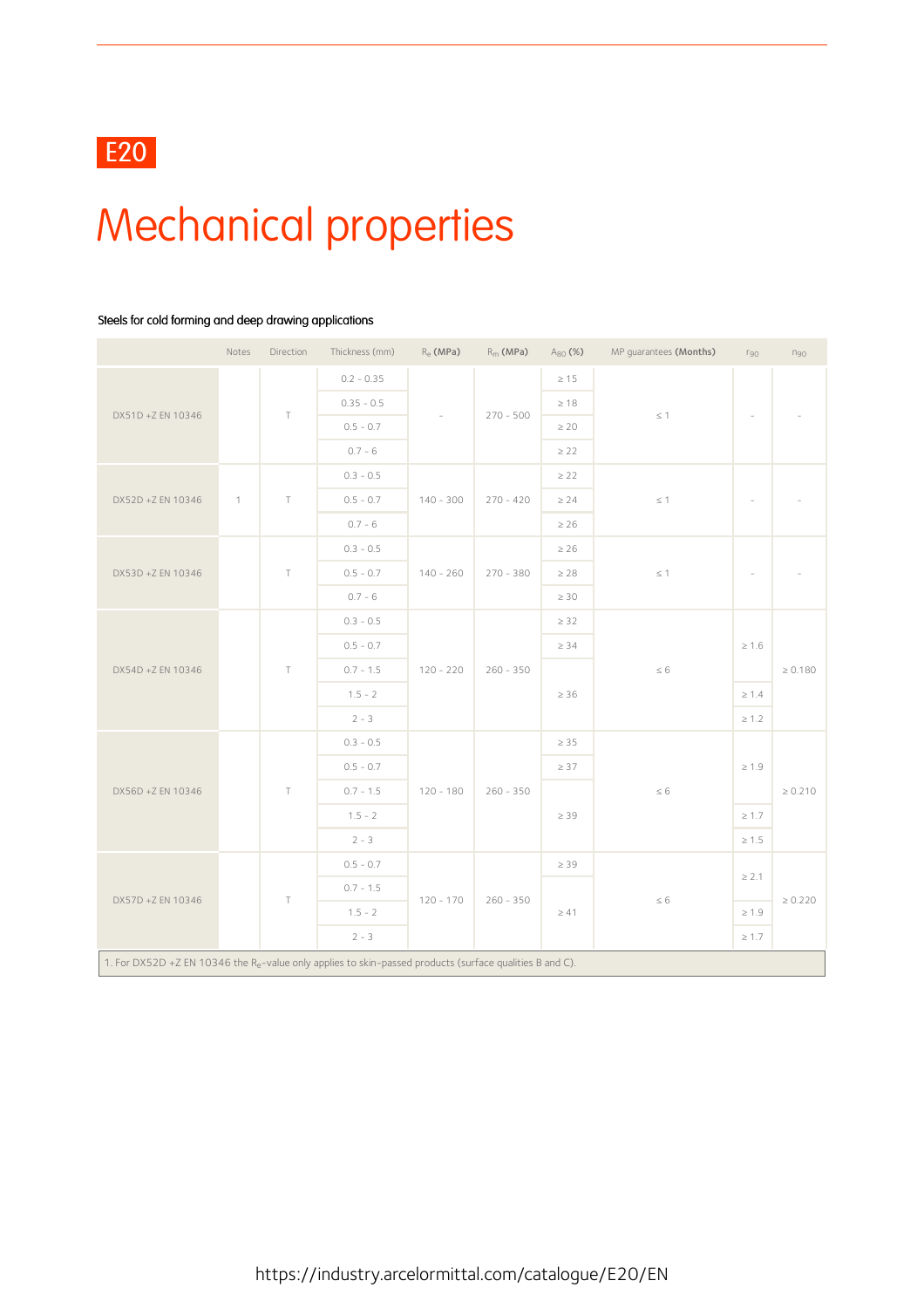### Structural steels

|                                                                                                                             | Notes        | Direction      | Thickness (mm) | $R_e$ (MPa) | $R_m$ (MPa) | $A_{80}$ (%) | MP guarantees (Months) |
|-----------------------------------------------------------------------------------------------------------------------------|--------------|----------------|----------------|-------------|-------------|--------------|------------------------|
|                                                                                                                             |              |                | $0.25 - 0.35$  |             |             | $\geq 13$    |                        |
|                                                                                                                             |              |                | $0.35 - 0.5$   |             |             | $\geq 16$    |                        |
| S220GD +Z EN 10346                                                                                                          |              | $\mathsf L$    | $0.5 - 0.7$    | $\geq$ 220  | $\geq 300$  | $\geq 18$    | $\leq$ 1               |
|                                                                                                                             |              |                | $0.7 - 6$      |             |             | $\geq 20$    |                        |
|                                                                                                                             |              |                | $0.25 - 0.35$  |             |             | $\geq 12$    |                        |
| S250GD +Z EN 10346                                                                                                          |              | L              | $0.35 - 0.5$   | $\geq 250$  | $\geq$ 330  | $\geq 15$    | $\leq$ 1               |
|                                                                                                                             |              |                | $0.5 - 0.7$    |             |             | $\geq 17$    |                        |
|                                                                                                                             |              |                | $0.7 - 6$      |             |             | $\geq 19$    |                        |
|                                                                                                                             |              |                | $0.25 - 0.35$  |             |             | $\geq 11$    |                        |
| S280GD +Z EN 10346                                                                                                          |              | L              | $0.35 - 0.5$   | $\geq$ 280  | $\geq 360$  | $\geq 14$    | $\leq 1$               |
|                                                                                                                             |              |                | $0.5 - 0.7$    |             |             | $\geq 16$    |                        |
|                                                                                                                             |              |                | $0.7 - 6$      |             |             | $\geq 18$    |                        |
|                                                                                                                             |              |                | $0.25 - 0.35$  |             |             | $\geq 10$    |                        |
| S320GD +Z EN 10346                                                                                                          |              | L              | $0.35 - 0.5$   | $\geq$ 320  | $\geq$ 390  | $\geq 13$    | $\leq$ 1               |
|                                                                                                                             |              |                | $0.5 - 0.7$    |             |             | $\geq 15$    |                        |
|                                                                                                                             |              |                | $0.7 - 6$      |             |             | $\geq 17$    |                        |
|                                                                                                                             |              |                | $0.3 - 0.5$    |             |             | $\geq 12$    |                        |
| S350GD +Z EN 10346                                                                                                          |              | $\mathsf L$    | $0.5 - 0.7$    | $\geq 350$  | $\geq 420$  | $\geq 14$    | $\leq$ 1               |
|                                                                                                                             |              |                | $0.7 - 6$      |             |             | $\geq 16$    |                        |
|                                                                                                                             |              |                | $0.35 - 0.5$   |             |             | $\geq 12$    |                        |
| S390GD +Z EN 10346                                                                                                          |              | L              | $0.5 - 0.7$    | $\geq$ 390  | $\geq 460$  | $\geq 14$    | $\leq$ 1               |
|                                                                                                                             |              |                | $0.7 - 6$      |             |             | $\geq 16$    |                        |
|                                                                                                                             |              |                | $0.35 - 0.5$   |             |             | $\geq$ 11    |                        |
| S420GD +Z EN 10346                                                                                                          |              | L              | $0.5 - 0.7$    | $\geq 420$  | $\geq 480$  | $\geq 13$    | $\leq$ 1               |
|                                                                                                                             |              |                | $0.7 - 6$      |             |             | $\geq 15$    |                        |
| S420GD-HyPer® +Z**                                                                                                          | $\mathbf{1}$ | $\mathsf L$    | $0.7 - 4$      | $\geq 420$  | $480 - 620$ | $\geq 15$    | $\leq$ 1               |
|                                                                                                                             |              |                | $0.35 - 0.5$   |             |             | $\geq 10$    |                        |
| S450GD +Z EN 10346                                                                                                          |              | $\Box$         | $0.5 - 0.7$    | $\geq 450$  | $\geq 510$  | $\geq 12$    | $\leq 1$               |
|                                                                                                                             |              |                | $0.7 - 6$      |             |             | $\geq 14$    |                        |
| $S450GD-HyPer^{\otimes} + Z^{**}$                                                                                           | $\mathbf{1}$ | $\mathsf{L}^-$ | $0.7 - 4$      | $\geq 450$  | $510 - 650$ | $\geq 15$    | $\leq$ 1               |
| S550GD +Z EN 10346                                                                                                          |              | L.             | $0.2 - 3$      | $\geq 550$  | $\geq 560$  | $\omega$     | $\leq$ 1               |
|                                                                                                                             |              |                | $0.7 - 5$      |             |             | $\geq 13$    |                        |
| S550GD-HyPer® +Z***                                                                                                         | $\mathbf{1}$ | L              | $5 - 6$        | $\geq$ 550  | $600 - 760$ | $\geq 14$    | $\leq$ 1               |
| ** Steel grade with R <sub>m</sub> /R <sub>e</sub> > 1.1 in accordance with the requirements of Eurocode 3 (EN 1993-1-1)    |              |                |                |             |             |              |                        |
| *** Steel grade with R <sub>m</sub> /R <sub>e</sub> > 1.05 in accordance with the requirements of Eurocode 3 (EN 1993-1-12) |              |                |                |             |             |              |                        |
| 1. Upper limit of R <sub>m</sub> for easier piercing and screwing.                                                          |              |                |                |             |             |              |                        |
|                                                                                                                             |              |                |                |             |             |              |                        |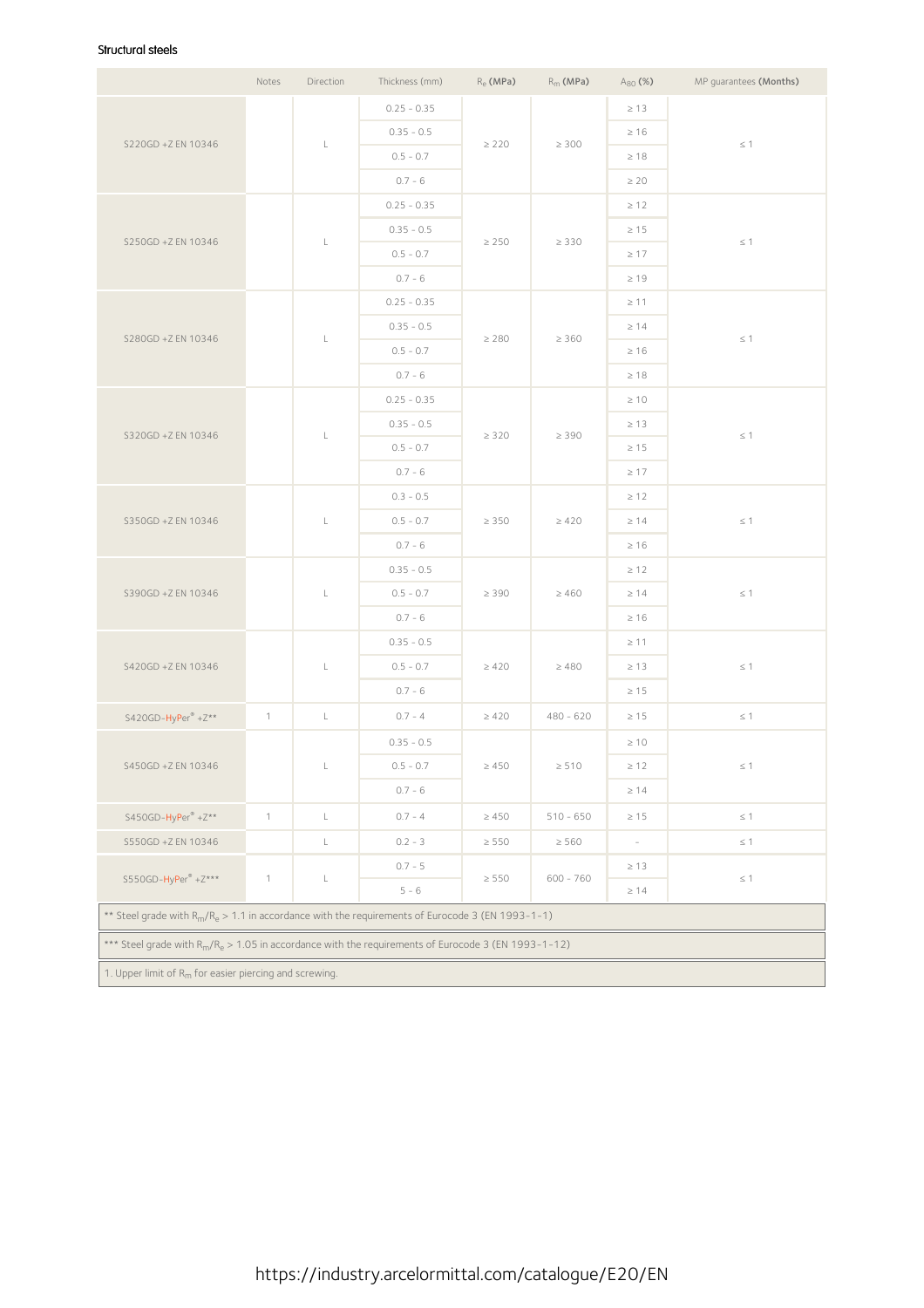### High strength interstitial free steels

|                     | Direction | Thickness (mm) | $R_{\rho}$ (MPa) | $R_m$ (MPa) | $A_{80}$ (%) | MP quarantees (Months) | $r_{90}$   | $n_{90}$     |
|---------------------|-----------|----------------|------------------|-------------|--------------|------------------------|------------|--------------|
|                     |           | $0.45 - 0.5$   |                  |             | $\geq 30$    |                        | $\geq 1.3$ | $\ge 0.140$  |
| HX180YD +Z EN 10346 | T.        | $0.5 - 0.7$    | $180 - 240$      | $330 - 390$ | $\geq$ 32    | $\leq 6$               | $\geq 1.5$ | $\geq 0.170$ |
|                     |           | $0.7 - 3$      |                  |             | $\geq 34$    |                        | $\geq 1.7$ | $\geq 0.180$ |
|                     |           | $0.45 - 0.5$   |                  |             | $\geq 28$    |                        | $\geq 1.1$ | $\geq 0.130$ |
| HX220YD +Z EN 10346 | $\top$    | $0.5 - 0.7$    | $220 - 280$      | $340 - 420$ | $\geq 30$    | $\leq 6$               | $\geq 1.3$ | $\geq 0.160$ |
|                     |           | $0.7 - 3$      |                  |             | $\geq$ 32    |                        | $\geq 1.5$ | $\geq 0.170$ |
|                     |           | $0.45 - 0.5$   |                  | $380 - 440$ | $\geq 26$    | $\leq 6$               | $\geq$ 1   | $\geq 0.120$ |
| HX260YD +Z EN 10346 | $\top$    | $0.5 - 0.7$    | $260 - 320$      |             | $\geq 28$    |                        | $\geq 1.2$ | $\geq 0.150$ |
|                     |           | $0.7 - 3$      |                  |             | $\geq 30$    |                        | $\geq 1.4$ | $\geq 0.160$ |
|                     |           | $0.45 - 0.5$   |                  |             | $\geq$ 23    |                        | $\geq 0.9$ | $\geq 0.110$ |
| HX300YD +Z EN 10346 | $\top$    | $0.5 - 0.7$    | $300 - 360$      | $390 - 470$ | $\geq 25$    | $\leq 6$               | $\geq 1.1$ | $\geq 0.140$ |
|                     |           | $0.7 - 3$      |                  |             | $\geq$ 27    |                        | $\geq 1.3$ | $\geq 0.150$ |

### High Strength Low Alloy steels

|                                                                           | Direction | Thickness (mm) | $R_e$ (MPa) | $R_m$ (MPa) | $A_{80}$ (%) | MP guarantees (Months) |
|---------------------------------------------------------------------------|-----------|----------------|-------------|-------------|--------------|------------------------|
|                                                                           |           | $0.3 - 0.5$    |             |             | $\geq 22$    |                        |
| HX260LAD +Z EN 10346                                                      | $\top$    | $0.5 - 0.7$    | $260 - 330$ | $350 - 430$ | $\geq 24$    | $\leq 6$               |
|                                                                           |           | $0.7 - 6$      |             |             | $\geq 26$    |                        |
|                                                                           |           | $0.3 - 0.5$    |             |             | $\geq 19$    |                        |
| HX300LAD +Z EN 10346                                                      | $\top$    | $0.5 - 0.7$    | $300 - 380$ | $380 - 480$ | $\geq$ 21    | $\leq 6$               |
|                                                                           |           | $0.7 - 6$      |             |             | $\geq$ 23    |                        |
|                                                                           |           | $0.3 - 0.5$    |             |             | $\geq 17$    |                        |
| HX340LAD +Z EN 10346                                                      | $\top$    | $0.5 - 0.7$    | $340 - 420$ | $410 - 510$ | $\geq 19$    | $\leq 6$               |
|                                                                           |           | $0.7 - 6$      |             |             | $\geq$ 21    |                        |
|                                                                           |           | $0.3 - 0.5$    |             |             | $\geq 15$    |                        |
| HX380LAD +Z EN 10346                                                      | $\top$    | $0.5 - 0.7$    | $380 - 480$ | $440 - 560$ | $\geq 17$    | $\leq 6$               |
|                                                                           |           | $0.7 - 6$      |             |             | $\geq 19$    |                        |
|                                                                           |           | $0.3 - 0.5$    |             |             | $\geq 13$    |                        |
| HX420LAD +Z EN 10346                                                      | $\top$    | $0.5 - 0.7$    | $420 - 520$ | $470 - 590$ | $\geq 15$    | $\leq 6$               |
|                                                                           |           | $0.7 - 6$      |             |             | $\geq 17$    |                        |
|                                                                           |           | $0.4 - 0.5$    |             |             | $\geq$ 11    |                        |
| HX460LAD +Z EN 10346                                                      | $\top$    | $0.5 - 0.7$    | $460 - 560$ | $500 - 640$ | $\geq 13$    | $\leq 6$               |
|                                                                           |           | $0.7 - 6$      |             |             | $\geq 15$    |                        |
| HX500LAD +Z EN 10346                                                      | $\top$    | $1.5 - 6$      | $500 - 620$ | $530 - 690$ | $\geq 13$    | $\leq 6$               |
| $HX700LAD + Z*$                                                           | $\top$    | $2 - 3$        | $700 - 840$ | 750 - 950   | $\geq 10$    | $\leq 6$               |
| * Steel grade HX700LAD +Z is not recommended for automotive applications. |           |                |             |             |              |                        |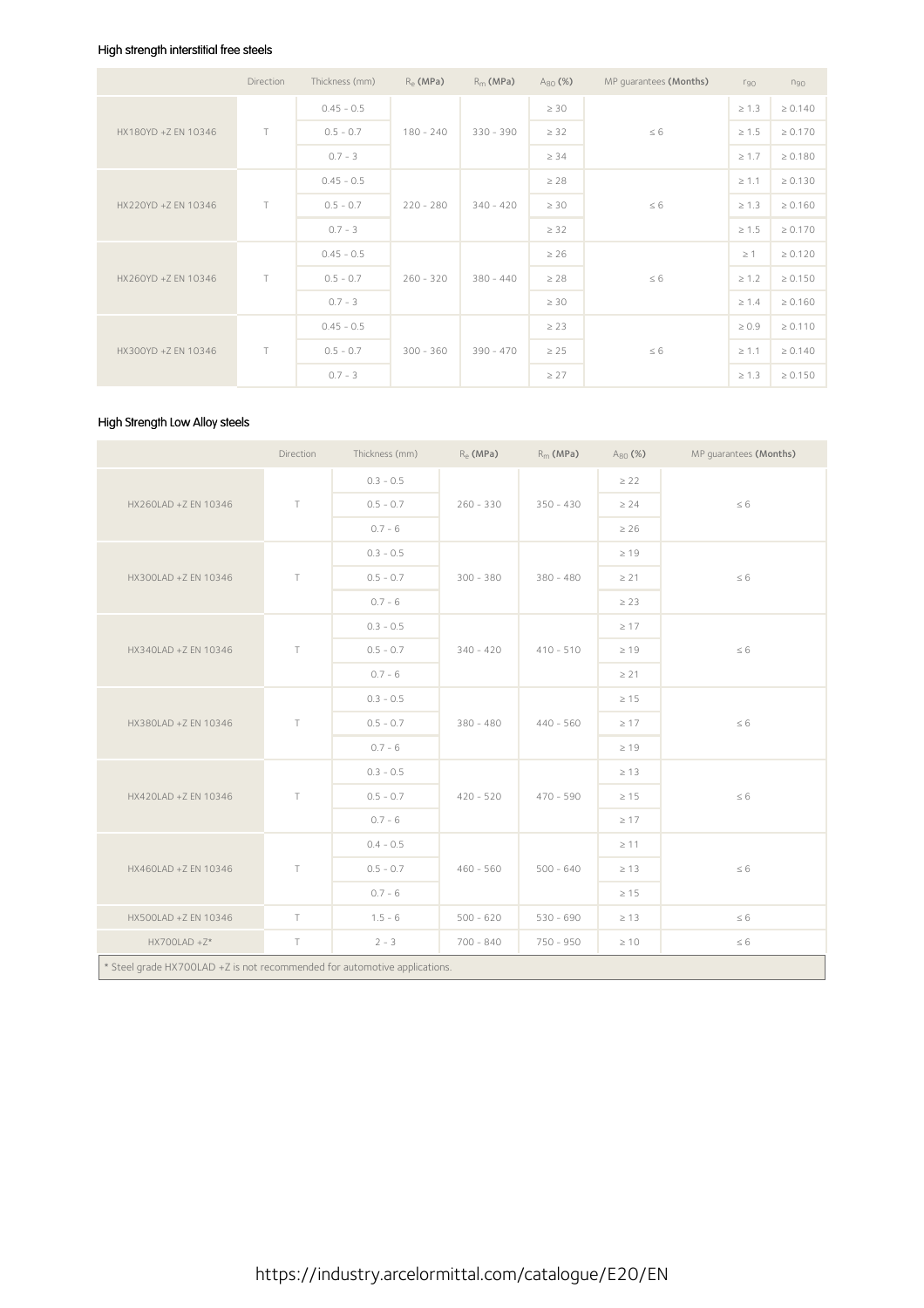

## Chemical composition

### Steels for cold forming and deep drawing applications

|                   | C(%)         | $Mn(\%)$    | $P(\%)$      | S(%)         | Si (%)      | Ti $(%)$     |
|-------------------|--------------|-------------|--------------|--------------|-------------|--------------|
| DX51D +Z EN 10346 | $\leq 0.180$ | $\leq 1.20$ | $\leq 0.120$ | $\leq 0.045$ | $\leq 0.50$ | $\leq 0.300$ |
| DX52D +Z EN 10346 | $\leq 0.120$ | $\leq 0.60$ | $\leq 0.100$ | $\leq 0.045$ | $\leq 0.50$ | $\leq 0.300$ |
| DX53D +Z EN 10346 | $\leq 0.120$ | $\leq 0.60$ | $\leq 0.100$ | $\leq 0.045$ | $\leq 0.50$ | $\leq 0.300$ |
| DX54D +7 FN 10346 | $\leq 0.120$ | $\leq 0.60$ | $\leq 0.100$ | $\leq 0.045$ | $\leq 0.50$ | $\leq 0.300$ |
| DX56D +Z EN 10346 | $\leq 0.120$ | $\leq 0.60$ | $\leq 0.100$ | $\leq 0.045$ | $\leq 0.50$ | $\leq 0.300$ |
| DX57D +Z EN 10346 | $\leq 0.120$ | $\leq 0.60$ | $\leq 0.100$ | $\leq 0.045$ | $\leq 0.50$ | $\leq 0.300$ |

#### Structural steels

|                                                                                                                                                                                           | Notes        | $C(\%)$      | Mn (%)      | $P(\%)$      | $S(\%)$      | Si(%)       |  |  |  |
|-------------------------------------------------------------------------------------------------------------------------------------------------------------------------------------------|--------------|--------------|-------------|--------------|--------------|-------------|--|--|--|
| S220GD +Z EN 10346                                                                                                                                                                        | 1            | $\leq 0.200$ | $\leq 1.70$ | $\leq 0.100$ | $\leq 0.045$ | $\leq 0.60$ |  |  |  |
| S250GD +Z EN 10346                                                                                                                                                                        | 1            | $\leq 0.200$ | $\leq 1.70$ | $\leq 0.100$ | $\leq 0.045$ | $\leq 0.60$ |  |  |  |
| S280GD +Z EN 10346                                                                                                                                                                        | $\mathbf{1}$ | $\leq 0.200$ | $\leq 1.70$ | $\leq 0.100$ | $\leq 0.045$ | $\leq 0.60$ |  |  |  |
| S320GD +Z EN 10346                                                                                                                                                                        | $\mathbf{1}$ | $\leq 0.200$ | $\leq 1.70$ | $\leq 0.100$ | $\leq 0.045$ | $\leq 0.60$ |  |  |  |
| S350GD +Z EN 10346                                                                                                                                                                        | 1            | $\leq 0.200$ | $\leq 1.70$ | $\leq 0.100$ | $\leq 0.045$ | $\leq 0.60$ |  |  |  |
| S390GD +Z EN 10346                                                                                                                                                                        | $\mathbf{1}$ | $\leq 0.200$ | $\leq 1.70$ | $\leq 0.100$ | $\leq 0.045$ | $\leq 0.60$ |  |  |  |
| S420GD +Z EN 10346                                                                                                                                                                        | 1            | $\leq 0.200$ | $\leq 1.70$ | $\leq 0.100$ | $\leq 0.045$ | $\leq 0.60$ |  |  |  |
| $S420GD-HvPer^* + Z^{**}$                                                                                                                                                                 | $\mathbf{1}$ | $\leq 0.200$ | $\leq 1.70$ | $\leq 0.100$ | $\leq 0.045$ | $\leq 0.60$ |  |  |  |
| S450GD +Z EN 10346                                                                                                                                                                        | 1            | $\leq 0.200$ | $\leq 1.70$ | $\leq 0.100$ | $\leq 0.045$ | $\leq 0.60$ |  |  |  |
| S450GD-HyPer® +Z**                                                                                                                                                                        | $\mathbf{1}$ | $\leq 0.200$ | $\leq 1.70$ | $\leq 0.100$ | $\leq 0.045$ | $\leq 0.60$ |  |  |  |
| S550GD +Z EN 10346                                                                                                                                                                        | $\mathbf{1}$ | $\leq 0.200$ | $\leq 1.70$ | $\leq 0.100$ | $\leq 0.045$ | $\leq 0.60$ |  |  |  |
| $S550GD-HyPer^* + Z***$                                                                                                                                                                   | $2 + 1$      | $\leq 0.200$ | $\leq 1.70$ | $\leq 0.100$ | $\leq 0.045$ | $\leq 0.60$ |  |  |  |
| ** Steel grade with $R_m/R_e > 1.1$ in accordance with the requirements of Eurocode 3 (EN 1993-1-1)                                                                                       |              |              |             |              |              |             |  |  |  |
| *** Steel grade with $R_m/R_e > 1.05$ in accordance with the requirements of Eurocode 3 (EN 1993-1-12)                                                                                    |              |              |             |              |              |             |  |  |  |
| 1. If, by agreement at the time of enguiry and order, other chemical elements are added, they shall be mentioned on the inspection document which may need a<br>change of classification. |              |              |             |              |              |             |  |  |  |

2. Nb ≤ 0.100% and Ti ≤ 0.08%

### High strength interstitial free steels

|                     | $C(\%)$      | Mn(%)       | $P(\%)$      | S(%)         | Si (%)      | Al $(\%)$    | Nb(%)        | Ti $(\%)$    |
|---------------------|--------------|-------------|--------------|--------------|-------------|--------------|--------------|--------------|
| HX180YD +Z EN 10346 | $\leq 0.010$ | $\leq 0.70$ | $\leq 0.060$ | $\leq 0.025$ | $\leq 0.30$ | $\geq 0.010$ | $\leq 0.090$ | $\leq 0.120$ |
| HX220YD +Z EN 10346 | $\leq 0.010$ | $\leq 0.90$ | $\leq 0.080$ | $\leq 0.025$ | $\leq 0.30$ | $\geq 0.010$ | $\leq 0.090$ | $\leq 0.120$ |
| HX260YD +Z EN 10346 | $\leq 0.010$ | $\leq 1.60$ | $\leq 0.100$ | $\leq 0.025$ | $\leq 0.30$ | $\geq 0.010$ | $\leq 0.090$ | $\leq 0.120$ |
| HX300YD +Z EN 10346 | $\leq 0.015$ | $\leq 1.60$ | $\leq 0.100$ | $\leq 0.025$ | $\leq 0.30$ | $\geq 0.010$ | $\leq 0.090$ | $\leq 0.120$ |